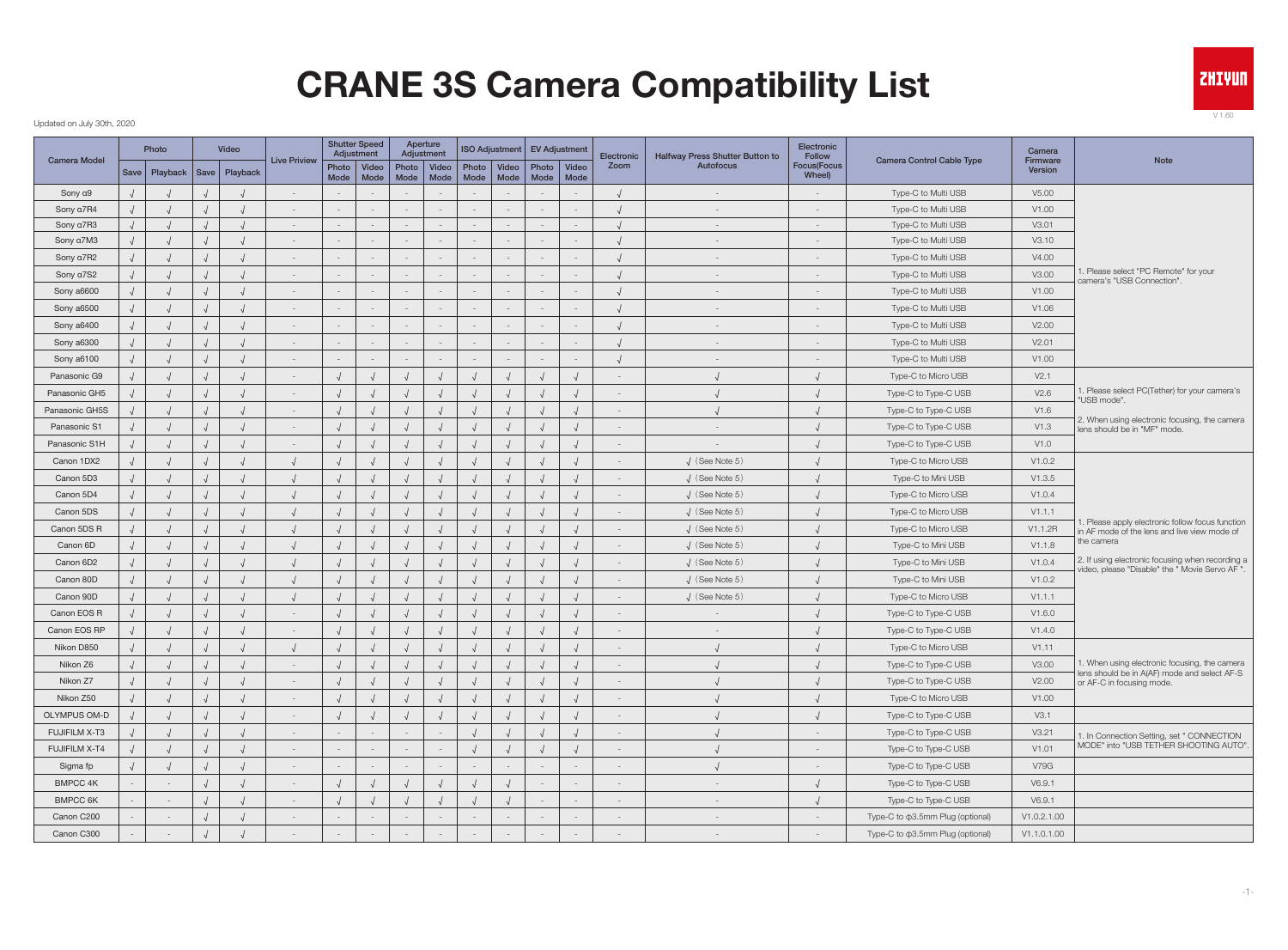|                     | Photo | <b>Video</b> |                                   |                              | Shutter Speed<br>Adjustment |  | Aperture<br>Adjustment |                                                               |  | ISO Adjustment   EV Adjustment |                                                       | Electronic | Halfway Press Shutter Button to | Electronic<br><b>Follow</b> |                                        | Camera<br>Firmware | <b>Note</b> |
|---------------------|-------|--------------|-----------------------------------|------------------------------|-----------------------------|--|------------------------|---------------------------------------------------------------|--|--------------------------------|-------------------------------------------------------|------------|---------------------------------|-----------------------------|----------------------------------------|--------------------|-------------|
| <b>Camera Model</b> |       |              | Save   Playback   Save   Playback | $\vert$ Live Priview $\vert$ |                             |  |                        | Photo   Video   Photo   Video   Photo   Video   Photo   Video |  |                                | Mode   Mode   Mode   Mode   Mode   Mode   Mode   Mode | Zoom       | Focus(Focus<br>Autofocus        |                             | <b>Camera Control Cable Type</b>       | Version            |             |
| Sony FS5            |       |              |                                   |                              |                             |  |                        |                                                               |  |                                | $\sim$                                                |            |                                 |                             | Type-C to $\phi$ 2.5mm Plug (optional) | V1.01              |             |
| Sony FS7M2          |       |              |                                   |                              |                             |  |                        |                                                               |  |                                | No.                                                   |            |                                 |                             | Type-C to $\Phi$ 2.5mm Plug (optional) | V1.22              |             |
| Sony FX9            |       |              |                                   |                              |                             |  |                        |                                                               |  | $\equiv$                       | $\sim$                                                |            |                                 |                             | Type-C to $\phi$ 2.5mm Plug (optional) |                    |             |
| Sony Z280           |       |              |                                   |                              |                             |  |                        |                                                               |  | $\equiv$                       | $\sim$                                                |            |                                 |                             | Type-C to $\phi$ 2.5mm Plug (optional) | V1.10              |             |

#### Note:

1. This table will be updated in line with firmware update and is subject to change without prior notice;

2. For Sony cameras, after connecting stabilizer and camera with control cable, Please first power on the stabilizer and then the camera. Make sure the camera has sufficient power to operate. Optical zoom control is availa zoom control is available on the stabilizer when used with non-motorized lens. Please select zoom option in your camera's settings;

3. With Panasonic cameras, please choose PC (Tether) for your camera's USB mode;

4. When shooting Panorama or TimeLapse, it is recommended to turn off the camera's auto review (Sony), image confirmation (Canon), image review (Nikon) to reduce system latency.

5. The Canon DSLR cannot realize the halfway press shutter button to autofocus in Live Preview. If the feature is used, the camera Live Preview mode should be turned off.

6. Before connecting Panasonic G9 with a control cable, please first turn off the USB Power Supply in camera settings.

7. When connecting an Olympus camera to the stabilizer, USB Mode will automatically pops up on the camera. Please select  $[\Box_{I} \Phi]$  (PC (Tether) and dial the mode to P, A, S, or M mode.

8. When a FujiFilm X-T3 is in PHOTO mode and connecting to the stabilizer, the camera's parameter control button will lose effect, and the parameters can only be set via the stabilizer's control button. Press the LV button control button, and press again to switch to stabilizer controlling.

9. "J" means the camera can realize the function after connecting to the stabilizer; "x" means the camera currently cannot realize the function after connecting to the stabilizer, but there're possibilities that the functi uncontrollable functions after connecting to the stabilizer is because the camera control protocol is not opened.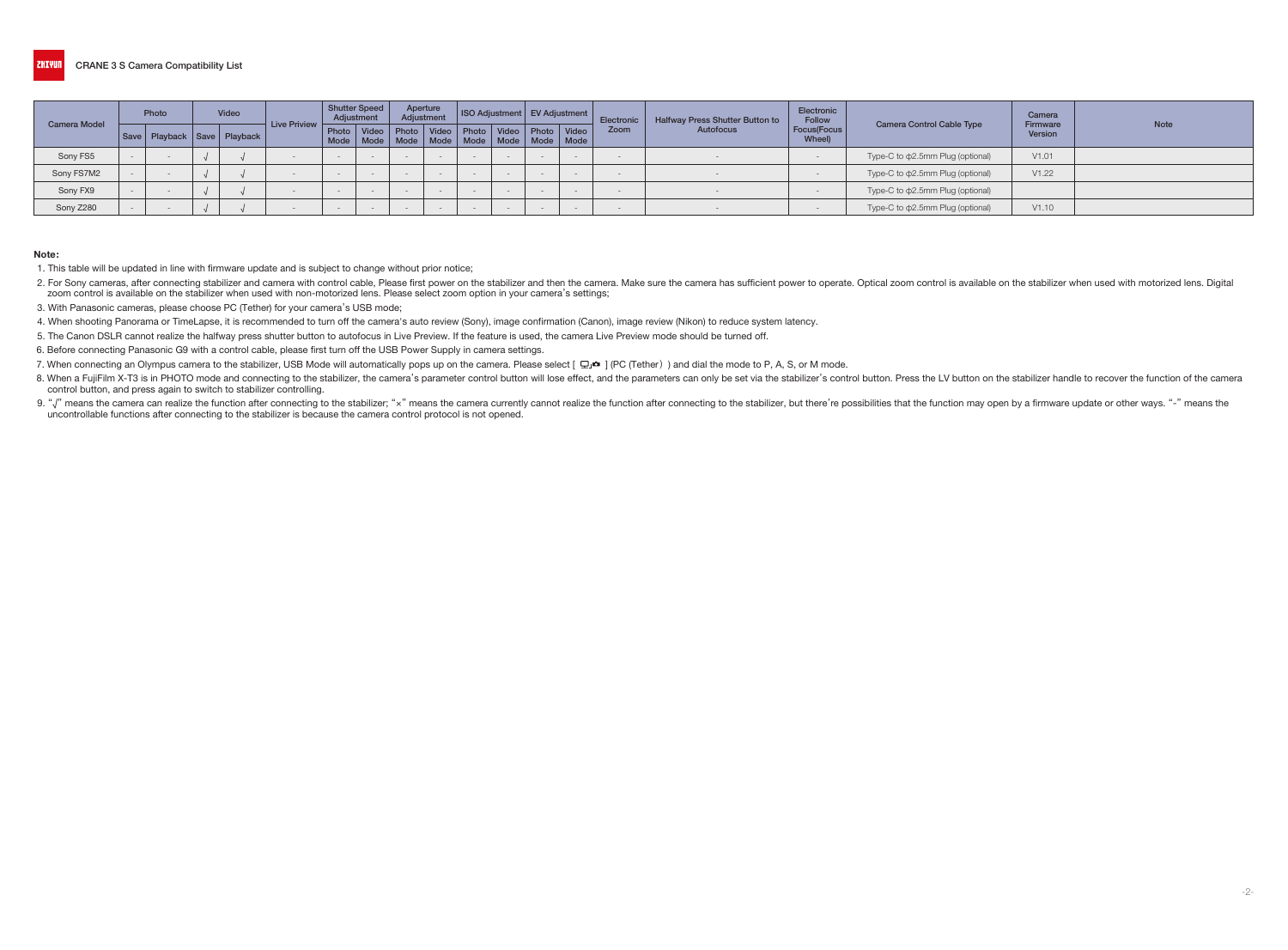| <b>Camera Brand</b> | <b>Model</b>                                             | <b>Lens Model</b>          | <b>Mounting Status</b>                              | <b>Balance Adjustment</b> | <b>Camera Backing Base</b> | Servo Zoom/Focus Motor | <b>Installation Remark</b>                                                                                                                         |
|---------------------|----------------------------------------------------------|----------------------------|-----------------------------------------------------|---------------------------|----------------------------|------------------------|----------------------------------------------------------------------------------------------------------------------------------------------------|
|                     |                                                          |                            | Camera and Lens                                     |                           |                            |                        | Can be balanced at any focal length; No need to remove<br>eyepiece cap                                                                             |
|                     |                                                          | EF 8-15mm f/4L USM         | Camera, Lens and Servo<br>Motor (For Focus Control) |                           |                            | either side            | Servo zoom & focus motor installed on Can be balanced at any focal length; No need to remove<br>eyepiece cap                                       |
|                     |                                                          |                            | Camera, Lens and Servo<br>Motor (For Zoom Control)  |                           |                            | either side            | Servo zoom & focus motor installed on Can be balanced at any focal length; No need to remove<br>eyepiece cap                                       |
|                     |                                                          |                            | Camera and Lens                                     |                           |                            |                        | Can be balanced at any focal length; No need to remove<br>evepiece cap                                                                             |
|                     |                                                          | EF 11-24mm f/4L USM        | Camera, Lens and Servo<br>Motor (For Focus Control) |                           |                            | either side            | Servo zoom & focus motor installed on Can be balanced at any focal length; No need to remove<br>eyepiece cap                                       |
|                     |                                                          |                            | Camera, Lens and Servo<br>Motor (For Zoom Control)  |                           |                            |                        | Servo zoom & focus motor installed on $ \text{Can} \text{ be balanced} \text{ at any focal length; No need to remove either side}$<br>eyepiece cap |
|                     |                                                          |                            | Camera and Lens                                     |                           |                            |                        | Can be balanced at any focal length; No need to remove<br>eyepiece cap                                                                             |
|                     |                                                          | EF 16-35mm f/4L IS USM     | Camera, Lens and Servo<br>Motor (For Focus Control) |                           |                            | either side            | Servo zoom & focus motor installed on Can be balanced at any focal length; No need to remove<br>evepiece cap                                       |
|                     |                                                          |                            | Camera, Lens and Servo<br>Motor (For Zoom Control)  |                           |                            | either side            | Servo zoom & focus motor installed on   Can be balanced at any focal length; No need to remove<br>eyepiece cap                                     |
|                     |                                                          | EF 16-35mm f/2.8L III USM  | Camera and Lens                                     |                           |                            |                        | Can be balanced at any focal length; No need to remove<br>evepiece cap                                                                             |
|                     |                                                          |                            | Camera, Lens and Servo<br>Motor (For Focus Control) |                           |                            | either side            | Servo zoom & focus motor installed on Can be balanced at any focal length; No need to remove<br>eyepiece cap                                       |
| Canon               | 1D X Mark II<br>(Without Backing Base)<br>5DS, 5DS R,    |                            | Camera, Lens and Servo<br>Motor (For Zoom Control)  |                           |                            |                        | Servo zoom & focus motor installed on Can be balanced at any focal length; No need to remove<br>either side                                        |
|                     | 5D Mark IV,<br>5D Mark III, 6D Mark II,<br>6D, 90D, 80D; | EF 17-40mm f/4L USM        | Camera and Lens                                     |                           |                            |                        | Can be balanced at any focal length; No need to remove<br>eyepiece cap                                                                             |
|                     |                                                          |                            | Camera, Lens and Servo<br>Motor (For Focus Control) |                           |                            | either side            | Servo zoom & focus motor installed on Can be balanced at any focal length; No need to remove<br>eyepiece cap                                       |
|                     |                                                          |                            | Camera, Lens and Servo<br>Motor (For Zoom Control)  |                           |                            | either side            | Servo zoom & focus motor installed on Can be balanced at any focal length; No need to remove<br>eyepiece cap                                       |
|                     |                                                          |                            | Camera and Lens                                     |                           |                            |                        | Can be balanced at any focal length; No need to remove<br>eyepiece cap                                                                             |
|                     |                                                          | EF 24-70mm f/2.8L II USM   | Camera, Lens and Servo<br>Motor (For Focus Control) |                           |                            |                        | Servo zoom & focus motor installed on Can be balanced at any focal length; No need to remove<br>either side                                        |
|                     |                                                          |                            | Camera, Lens and Servo<br>Motor (For Zoom Control)  |                           |                            | either side            | Servo zoom & focus motor installed on Can be balanced at any focal length; No need to remove<br>eyepiece cap                                       |
|                     |                                                          |                            | Camera and Lens                                     |                           |                            |                        | Can be balanced at any focal length; No need to remove<br>eyepiece cap                                                                             |
|                     |                                                          | EF 24-70mm f/4L IS USM     | Camera, Lens and Servo<br>Motor (For Focus Control) |                           |                            | either side            | Servo zoom & focus motor installed on Can be balanced at any focal length; No need to remove<br>evepiece cap                                       |
|                     |                                                          |                            | Camera, Lens and Servo<br>Motor (For Zoom Control)  |                           |                            | either side            | Servo zoom & focus motor installed on Can be balanced at any focal length; No need to remove<br>eyepiece cap                                       |
|                     |                                                          | EF 24-105mm f/4L IS II USM | Camera and Lens                                     |                           |                            |                        | Can be balanced at any focal length; No need to remove<br>eyepiece cap                                                                             |
|                     |                                                          |                            | Camera, Lens and Servo<br>Motor (For Focus Control) |                           |                            |                        | Servo zoom & focus motor installed on Can be balanced at any focal length; No need to remove<br>either side<br>exergiece can<br>eyepiece cap       |
|                     |                                                          |                            | Camera, Lens and Servo<br>Motor (For Zoom Control)  |                           |                            | either side            | Servo zoom & focus motor installed on Can be balanced at any focal length; No need to remove<br>eyepiece cap                                       |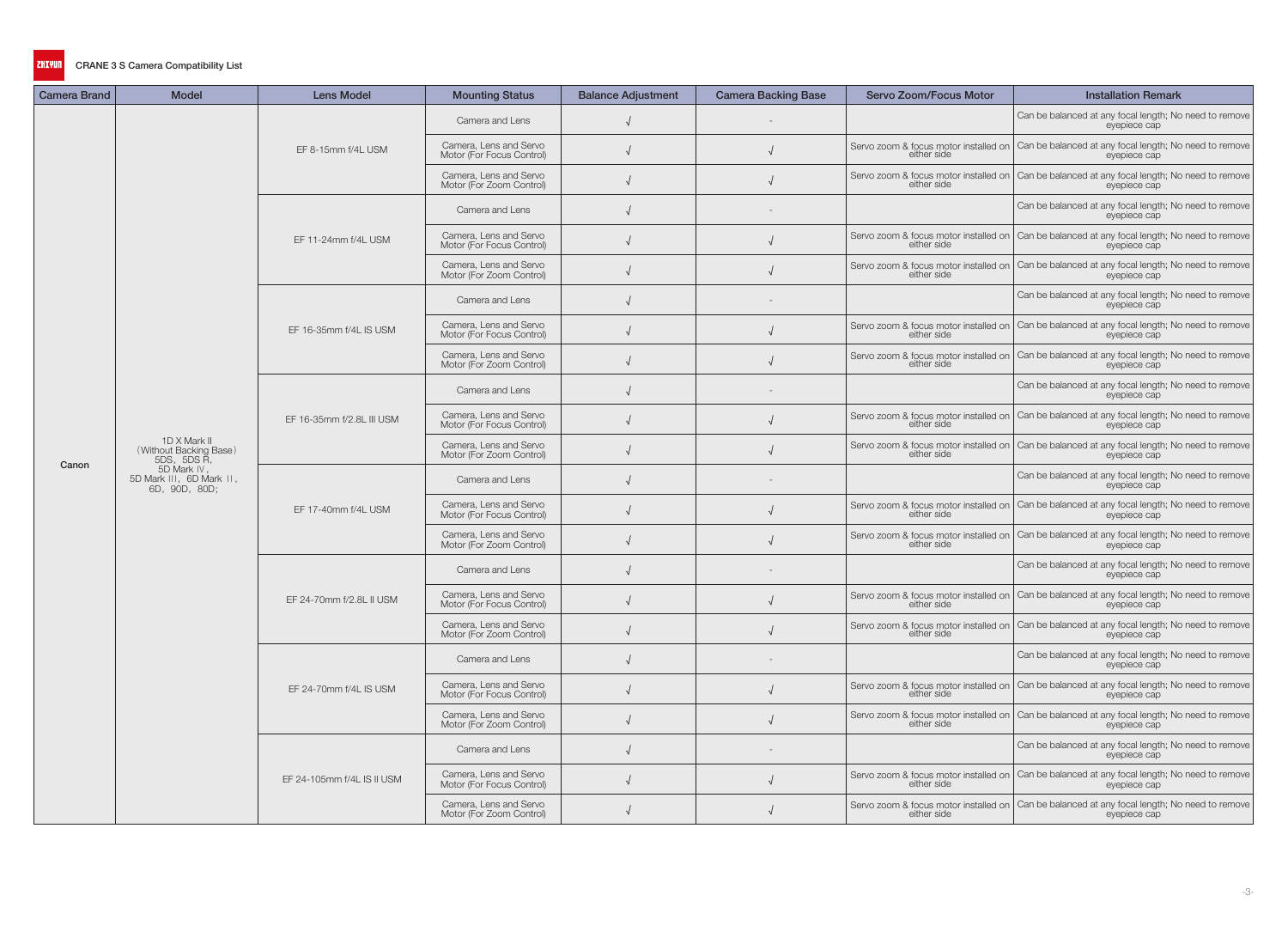| <b>Camera Brand</b> | <b>Model</b>                                   | <b>Lens Model</b>              | <b>Mounting Status</b>                              | <b>Balance Adjustment</b> | <b>Camera Backing Base</b> | Servo Zoom/Focus Motor                               | <b>Installation Remark</b>                                                                                     |
|---------------------|------------------------------------------------|--------------------------------|-----------------------------------------------------|---------------------------|----------------------------|------------------------------------------------------|----------------------------------------------------------------------------------------------------------------|
|                     |                                                |                                | Camera and Lens                                     |                           |                            |                                                      | Can be balanced at any focal length; No need to remove<br>eyepiece cap                                         |
|                     |                                                | EF 24-105mm f/3.5-5.6 IS STM   | Camera, Lens and Servo<br>Motor (For Focus Control) |                           |                            | either side                                          | Servo zoom & focus motor installed on Can be balanced at any focal length; No need to remove<br>eyepiece cap   |
|                     |                                                |                                | Camera, Lens and Servo<br>Motor (For Zoom Control)  |                           |                            | either side                                          | Servo zoom & focus motor installed on Can be balanced at any focal length; No need to remove<br>eyepiece cap   |
|                     |                                                |                                | Camera and Lens                                     |                           |                            |                                                      | No need to remove eyepiece cap                                                                                 |
|                     |                                                | EF 24mm f/1.4L II USM          | Camera, Lens and Servo<br>Motor (For Focus Control) |                           |                            | Servo zoom & focus motor installed on<br>either side | No need to remove eyepiece cap                                                                                 |
|                     |                                                |                                | Camera and Lens                                     |                           |                            |                                                      | No need to remove eyepiece cap                                                                                 |
|                     |                                                | EF 35mm f/1.4L II USM          | Camera, Lens and Servo<br>Motor (For Focus Control) |                           |                            | Servo zoom & focus motor installed on<br>either side | No need to remove eyepiece cap                                                                                 |
|                     |                                                |                                | Camera and Lens                                     |                           |                            |                                                      | No need to remove eyepiece cap                                                                                 |
|                     |                                                | EF 50mm f/1.2L USM             | Camera, Lens and Servo<br>Motor (For Focus Control) |                           |                            | Servo zoom & focus motor installed on<br>either side | No need to remove eyepiece cap                                                                                 |
|                     |                                                |                                | Camera and Lens                                     |                           |                            |                                                      | No need to remove eyepiece cap                                                                                 |
|                     |                                                | EF 50mm f/1.4 USM              | Camera, Lens and Servo<br>Motor (For Focus Control) |                           |                            | Servo zoom & focus motor installed on<br>either side | No need to remove eyepiece cap                                                                                 |
|                     |                                                |                                | Camera and Lens                                     |                           |                            |                                                      | No need to remove eyepiece cap                                                                                 |
| Canon               | 1D X Mark II<br>(Without Backing Base)<br>5DS, | EF 50mm f/1.8 STM              | Camera, Lens and Servo<br>Motor (For Focus Control) |                           |                            | Servo zoom & focus motor installed on<br>either side | No need to remove eyepiece cap                                                                                 |
|                     | 5DS R, 5D Mark IV,<br>5D Mark III, 6D Mark II, | EF 85mm f/1.2L II USM          | Camera and Lens                                     |                           |                            |                                                      | No need to remove eyepiece cap                                                                                 |
|                     | 6D, 90D, 80D;                                  |                                | Camera, Lens and Servo<br>Motor (For Focus Control) |                           |                            | Servo zoom & focus motor installed on<br>either side | No need to remove eyepiece cap                                                                                 |
|                     |                                                |                                | Camera and Lens                                     |                           |                            |                                                      | No need to remove eyepiece cap                                                                                 |
|                     |                                                | EF 85mm f/1.4L IS USM          | Camera, Lens and Servo<br>Motor (For Focus Control) |                           |                            | Servo zoom & focus motor installed on<br>either side | No need to remove eyepiece cap                                                                                 |
|                     |                                                |                                | Camera and Lens                                     |                           |                            |                                                      | No need to remove eyepiece cap                                                                                 |
|                     |                                                | EF 85mm f/1.8 USM              | Camera, Lens and Servo<br>Motor (For Focus Control) |                           |                            | Servo zoom & focus motor installed on<br>either side | No need to remove eyepiece cap                                                                                 |
|                     |                                                |                                | Camera and Lens                                     |                           |                            |                                                      | Can be balanced at any focal length; No need to remove<br>eyepiece cap                                         |
|                     |                                                | Sigma 24-70mm f/2.8 DG HSM Art | Camera, Lens and Servo<br>Motor (For Focus Control) | $\sqrt{ }$                |                            | either side                                          | Servo zoom & focus motor installed on   Can be balanced at any focal length; No need to remove<br>eyepiece cap |
|                     |                                                |                                | Camera, Lens and Servo<br>Motor (For Zoom Control)  |                           |                            | either side                                          | Servo zoom & focus motor installed on Can be balanced at any focal length; No need to remove<br>eyepiece cap   |
|                     |                                                |                                | Camera and Lens                                     |                           |                            |                                                      | No need to remove eyepiece cap                                                                                 |
|                     |                                                | Sigma 35mm f/1.4 DG HSM Art    | Camera, Lens and Servo<br>Motor (For Focus Control) |                           |                            | Servo zoom & focus motor installed on<br>either side | No need to remove eyepiece cap                                                                                 |
|                     |                                                |                                | Camera and Lens                                     |                           |                            |                                                      | No need to remove eyepiece cap                                                                                 |
|                     |                                                | Sigma 50mm f/1.4 DG HSM Art    | Camera, Lens and Servo<br>Motor (For Focus Control) |                           |                            | Servo zoom & focus motor installed on<br>either side | No need to remove eyepiece cap                                                                                 |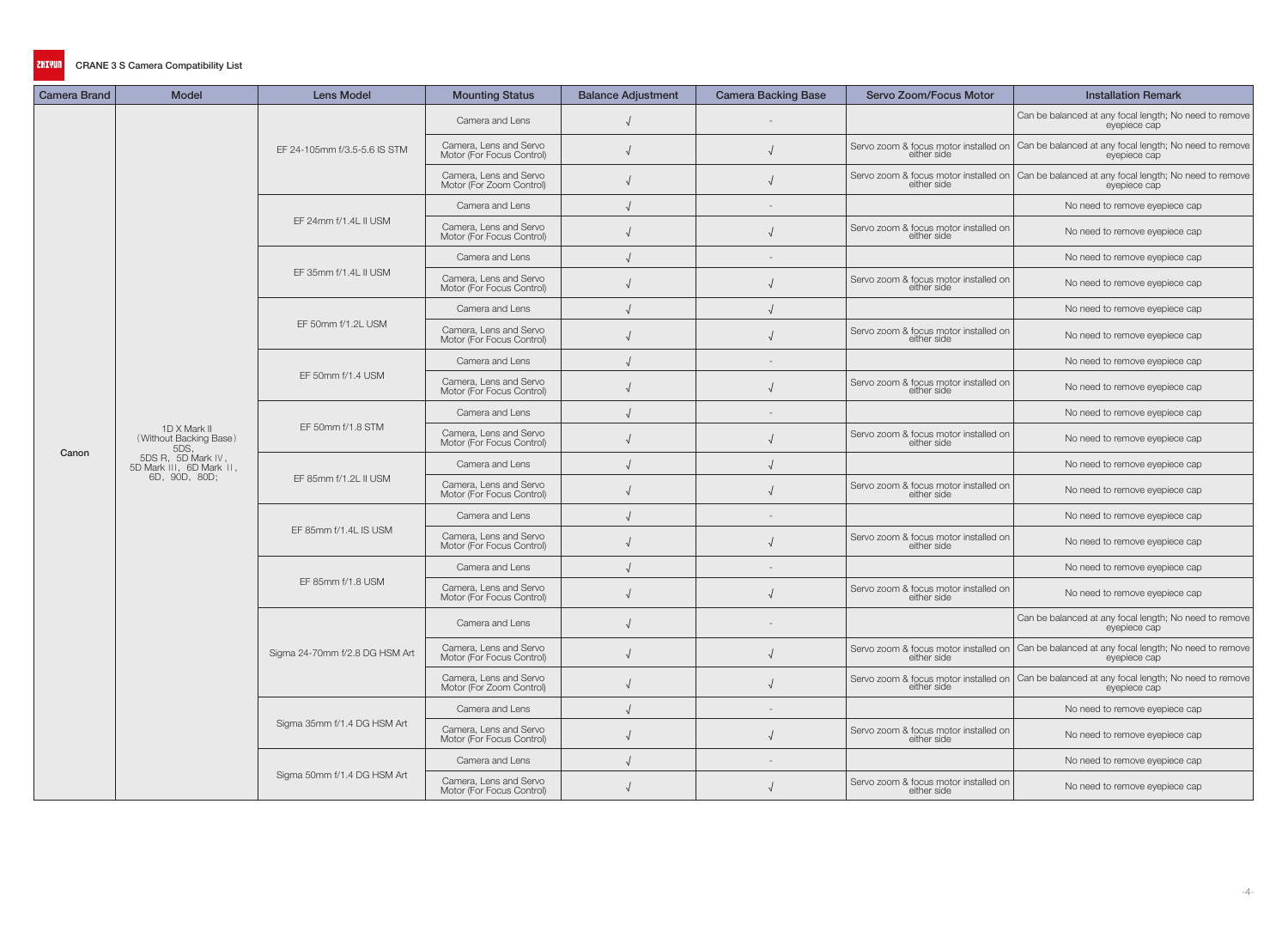| <b>Camera Brand</b> | <b>Model</b>                                       | <b>Lens Model</b>          | <b>Mounting Status</b>                              | <b>Balance Adjustment</b> | <b>Camera Backing Base</b> | Servo Zoom/Focus Motor                               | <b>Installation Remark</b>                                         |
|---------------------|----------------------------------------------------|----------------------------|-----------------------------------------------------|---------------------------|----------------------------|------------------------------------------------------|--------------------------------------------------------------------|
|                     |                                                    |                            | Camera and Lens                                     |                           |                            |                                                      | Can be balanced at any focal length, Do not remove<br>eyepiece cap |
|                     |                                                    | EF 8-15mm f/4L USM         | Camera, Lens and Servo<br>Motor (For Focus Control) |                           |                            | Servo zoom & focus motor installed on<br>either side | Can be balanced at any focal length, Do not remove<br>eyepiece cap |
|                     |                                                    |                            | Camera, Lens and Servo<br>Motor (For Zoom Control)  |                           |                            | Servo zoom & focus motor installed on<br>either side | Can be balanced at any focal length, Do not remove<br>eyepiece cap |
|                     |                                                    |                            | Camera and Lens                                     |                           |                            |                                                      | Can be balanced at any focal length, Do not remove<br>eyepiece cap |
|                     |                                                    | EF 11-24mm f/4L USM        | Camera, Lens and Servo<br>Motor (For Focus Control) |                           |                            | Servo zoom & focus motor installed on<br>either side | Can be balanced at any focal length, Do not remove<br>eyepiece cap |
|                     |                                                    |                            | Camera, Lens and Servo<br>Motor (For Zoom Control)  |                           |                            | Servo zoom & focus motor installed on<br>either side | Can be balanced at any focal length, Do not remove<br>eyepiece cap |
|                     |                                                    |                            | Camera and Lens                                     |                           |                            |                                                      | Can be balanced at any focal length, Do not remove<br>eyepiece cap |
|                     |                                                    | EF 16-35mm f/4L IS USM     | Camera, Lens and Servo<br>Motor (For Focus Control) |                           |                            | Servo zoom & focus motor installed on<br>either side | Can be balanced at any focal length, Do not remove<br>eyepiece cap |
|                     |                                                    |                            | Camera, Lens and Servo<br>Motor (For Zoom Control)  |                           |                            | Servo zoom & focus motor installed on<br>either side | Can be balanced at any focal length, Do not remove<br>eyepiece cap |
|                     |                                                    | EF 16-35mm f/2.8L III USM  | Camera and Lens                                     |                           |                            |                                                      | Can be balanced at any focal length, Do not remove<br>eyepiece cap |
|                     |                                                    |                            | Camera, Lens and Servo<br>Motor (For Focus Control) |                           |                            | Servo zoom & focus motor installed on<br>either side | Can be balanced at any focal length, Do not remove<br>evepiece cap |
|                     | EOS R, EOSRP                                       |                            | Camera, Lens and Servo<br>Motor (For Zoom Control)  |                           |                            | Servo zoom & focus motor installed on<br>either side | Can be balanced at any focal length, Do not remove<br>eyepiece cap |
| Canon               | (Non-RF lens should use EF-<br>EOS R lens adapter) | EF 17-40mm f/4L USM        | Camera and Lens                                     |                           |                            |                                                      | Can be balanced at any focal length, Do not remove<br>eyepiece cap |
|                     |                                                    |                            | Camera, Lens and Servo<br>Motor (For Focus Control) |                           |                            | Servo zoom & focus motor installed on<br>either side | Can be balanced at any focal length, Do not remove<br>eyepiece cap |
|                     |                                                    |                            | Camera, Lens and Servo<br>Motor (For Zoom Control)  |                           |                            | Servo zoom & focus motor installed on<br>either side | Can be balanced at any focal length, Do not remove<br>eyepiece cap |
|                     |                                                    |                            | Camera and Lens                                     |                           |                            |                                                      | Can be balanced at any focal length, Do not remove<br>eyepiece cap |
|                     |                                                    | EF 24-70mm f/2.8L II USM   | Camera, Lens and Servo<br>Motor (For Focus Control) |                           |                            | Servo zoom & focus motor installed on<br>either side | Can be balanced at any focal length, Do not remove<br>eyepiece cap |
|                     |                                                    |                            | Camera, Lens and Servo<br>Motor (For Zoom Control)  |                           |                            | Servo zoom & focus motor installed on<br>either side | Can be balanced at any focal length, Do not remove<br>eyepiece cap |
|                     |                                                    |                            | Camera and Lens                                     |                           |                            |                                                      | Can be balanced at any focal length, Do not remove<br>eyepiece cap |
|                     |                                                    | EF 24-70mm f/4L IS USM     | Camera, Lens and Servo<br>Motor (For Focus Control) |                           |                            | Servo zoom & focus motor installed on<br>either side | Can be balanced at any focal length, Do not remove<br>eyepiece cap |
|                     |                                                    |                            | Camera, Lens and Servo<br>Motor (For Zoom Control)  |                           |                            | Servo zoom & focus motor installed on<br>either side | Can be balanced at any focal length, Do not remove<br>eyepiece cap |
|                     |                                                    |                            | Camera and Lens                                     |                           |                            |                                                      | Can be balanced at any focal length, Do not remove<br>eyepiece cap |
|                     |                                                    | EF 24-105mm f/4L IS II USM | Camera, Lens and Servo<br>Motor (For Focus Control) |                           |                            | Servo zoom & focus motor installed on<br>either side | Can be balanced at any focal length, Do not remove<br>eyepiece cap |
|                     |                                                    |                            | Camera, Lens and Servo<br>Motor (For Zoom Control)  |                           |                            | Servo zoom & focus motor installed on<br>either side | Can be balanced at any focal length, Do not remove<br>eyepiece cap |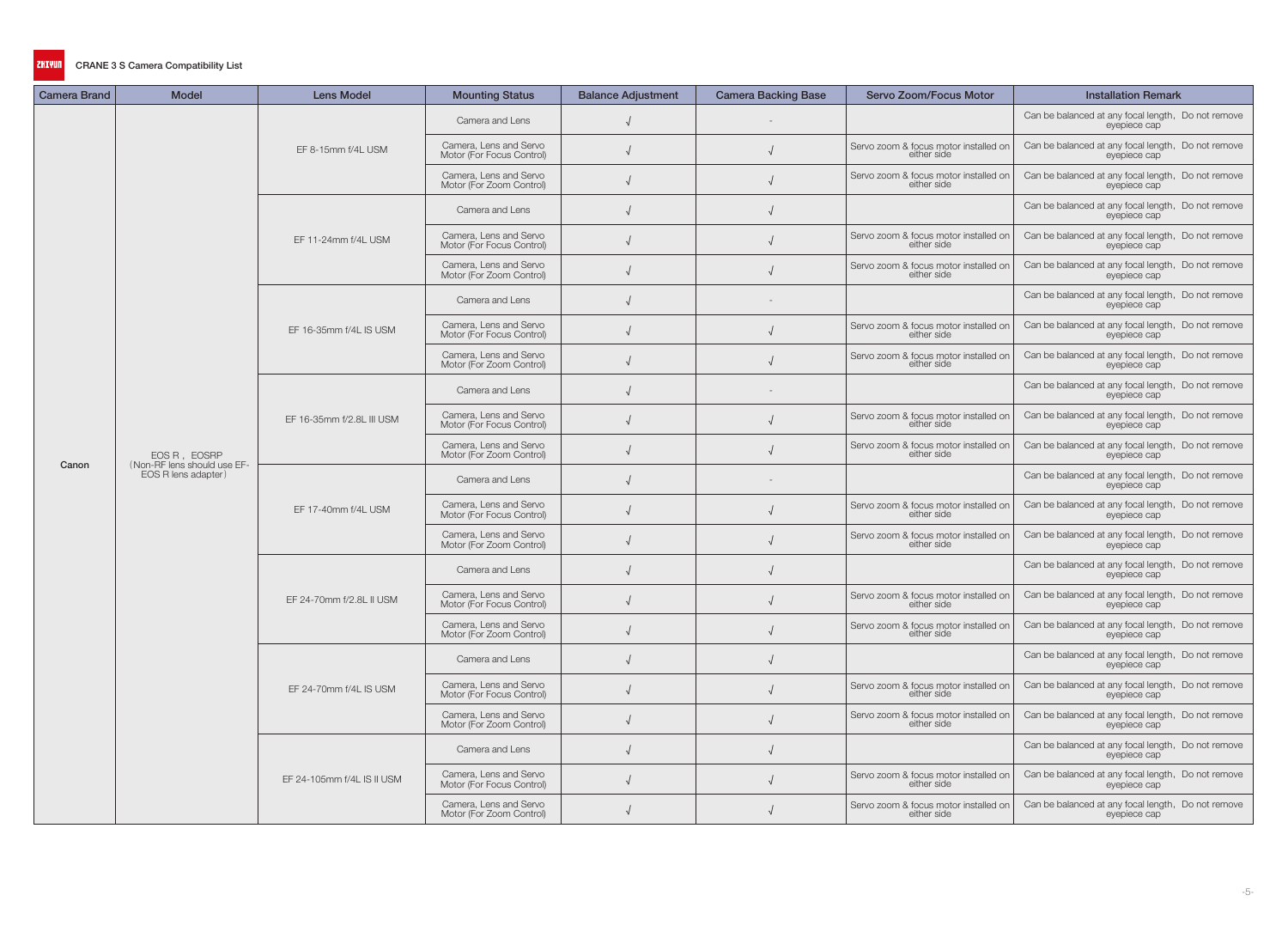| <b>Camera Brand</b> | <b>Model</b>                                                       | <b>Lens Model</b>              | <b>Mounting Status</b>                              | <b>Balance Adjustment</b> | <b>Camera Backing Base</b> | Servo Zoom/Focus Motor                               | <b>Installation Remark</b>                                         |
|---------------------|--------------------------------------------------------------------|--------------------------------|-----------------------------------------------------|---------------------------|----------------------------|------------------------------------------------------|--------------------------------------------------------------------|
|                     |                                                                    |                                | Camera and Lens                                     |                           |                            |                                                      | Can be balanced at any focal length, Do not remove<br>eyepiece cap |
|                     |                                                                    | EF 24-105mm f/3.5-5.6 IS STM   | Camera, Lens and Servo<br>Motor (For Focus Control) |                           |                            | Servo zoom & focus motor installed on<br>either side | Can be balanced at any focal length, Do not remove<br>eyepiece cap |
|                     |                                                                    |                                | Camera, Lens and Servo<br>Motor (For Zoom Control)  |                           |                            | Servo zoom & focus motor installed on<br>either side | Can be balanced at any focal length, Do not remove<br>eyepiece cap |
|                     |                                                                    |                                | Camera and Lens                                     |                           |                            |                                                      | Do not remove eyepiece cap                                         |
|                     |                                                                    | EF 24mm f/1.4L II USM          | Camera, Lens and Servo<br>Motor (For Focus Control) |                           |                            | Servo zoom & focus motor installed on<br>either side | Do not remove eyepiece cap                                         |
|                     |                                                                    |                                | Camera and Lens                                     |                           |                            |                                                      | Do not remove eyepiece cap                                         |
|                     |                                                                    | EF 35mm f/1.4L II USM          | Camera, Lens and Servo<br>Motor (For Focus Control) |                           |                            | Servo zoom & focus motor installed on<br>either side | Do not remove eyepiece cap                                         |
|                     |                                                                    |                                | Camera and Lens                                     |                           |                            |                                                      | Do not remove eyepiece cap                                         |
|                     |                                                                    | EF 50mm f/1.2L USM             | Camera, Lens and Servo<br>Motor (For Focus Control) |                           |                            | Servo zoom & focus motor installed on<br>either side | Do not remove eyepiece cap                                         |
|                     |                                                                    |                                | Camera and Lens                                     |                           |                            |                                                      | Do not remove eyepiece cap                                         |
|                     |                                                                    | EF 50mm f/1.4 USM              | Camera, Lens and Servo<br>Motor (For Focus Control) |                           |                            | Servo zoom & focus motor installed on<br>either side | Do not remove eyepiece cap                                         |
|                     |                                                                    | EF 50mm f/1.8 STM              | Camera and Lens                                     |                           |                            |                                                      | Do not remove eyepiece cap                                         |
|                     |                                                                    |                                | Camera, Lens and Servo<br>Motor (For Focus Control) |                           |                            |                                                      | Do not remove eyepiece cap                                         |
|                     |                                                                    |                                | Camera and Lens                                     |                           |                            |                                                      | Do not remove eyepiece cap                                         |
| Canon               | EOS R, EOSRP<br>(Non-RF lens should use EF-<br>EOS R lens adapter) | EF 85mm f/1.2L II USM          | Camera, Lens and Servo<br>Motor (For Focus Control) |                           |                            |                                                      | Do not remove eyepiece cap                                         |
|                     |                                                                    |                                | Camera and Lens                                     |                           |                            |                                                      | Do not remove eyepiece cap                                         |
|                     |                                                                    | EF 85mm f/1.4L IS USM          | Camera, Lens and Servo<br>Motor (For Focus Control) |                           |                            |                                                      | Do not remove eyepiece cap                                         |
|                     |                                                                    |                                | Camera and Lens                                     |                           |                            |                                                      | Do not remove eyepiece cap                                         |
|                     |                                                                    | EF 85mm f/1.8 USM              | Camera, Lens and Servo<br>Motor (For Focus Control) |                           |                            | Servo zoom & focus motor installed on<br>either side | Do not remove eyepiece cap                                         |
|                     |                                                                    |                                | Camera and Lens                                     |                           |                            |                                                      | Do not remove eyepiece cap                                         |
|                     |                                                                    | Sigma 24-70mm f/2.8 DG HSM Art | Camera, Lens and Servo<br>Motor (For Focus Control) |                           |                            |                                                      | Do not remove eyepiece cap                                         |
|                     |                                                                    |                                | Camera, Lens and Servo<br>Motor (For Zoom Control)  |                           |                            |                                                      | Do not remove eyepiece cap                                         |
|                     |                                                                    |                                | Camera and Lens                                     |                           | $-$                        |                                                      | Do not remove eyepiece cap                                         |
|                     |                                                                    | Sigma 35mm f/1.4 DG HSM Art    | Camera, Lens and Servo<br>Motor (For Focus Control) |                           |                            | Servo zoom & focus motor installed on<br>either side | Do not remove eyepiece cap                                         |
|                     |                                                                    |                                | Camera and Lens                                     |                           |                            |                                                      | Do not remove eyepiece cap                                         |
|                     |                                                                    | Sigma 50mm f/1.4 DG HSM Art    | Camera, Lens and Servo<br>Motor (For Focus Control) |                           |                            | Servo zoom & focus motor installed on<br>either side | Do not remove eyepiece cap                                         |
|                     |                                                                    |                                | Camera and Lens                                     |                           |                            |                                                      | Do not remove eyepiece cap                                         |
|                     |                                                                    | RF15-35mm f/2.8 L IS USM       | Camera, Lens and Servo<br>Motor (For Focus Control) |                           |                            | Servo zoom & focus motor installed on<br>either side | Do not remove eyepiece cap                                         |
|                     |                                                                    |                                | Camera, Lens and Servo<br>Motor (For Zoom Control)  |                           |                            | Servo zoom & focus motor installed on<br>either side | Do not remove eyepiece cap                                         |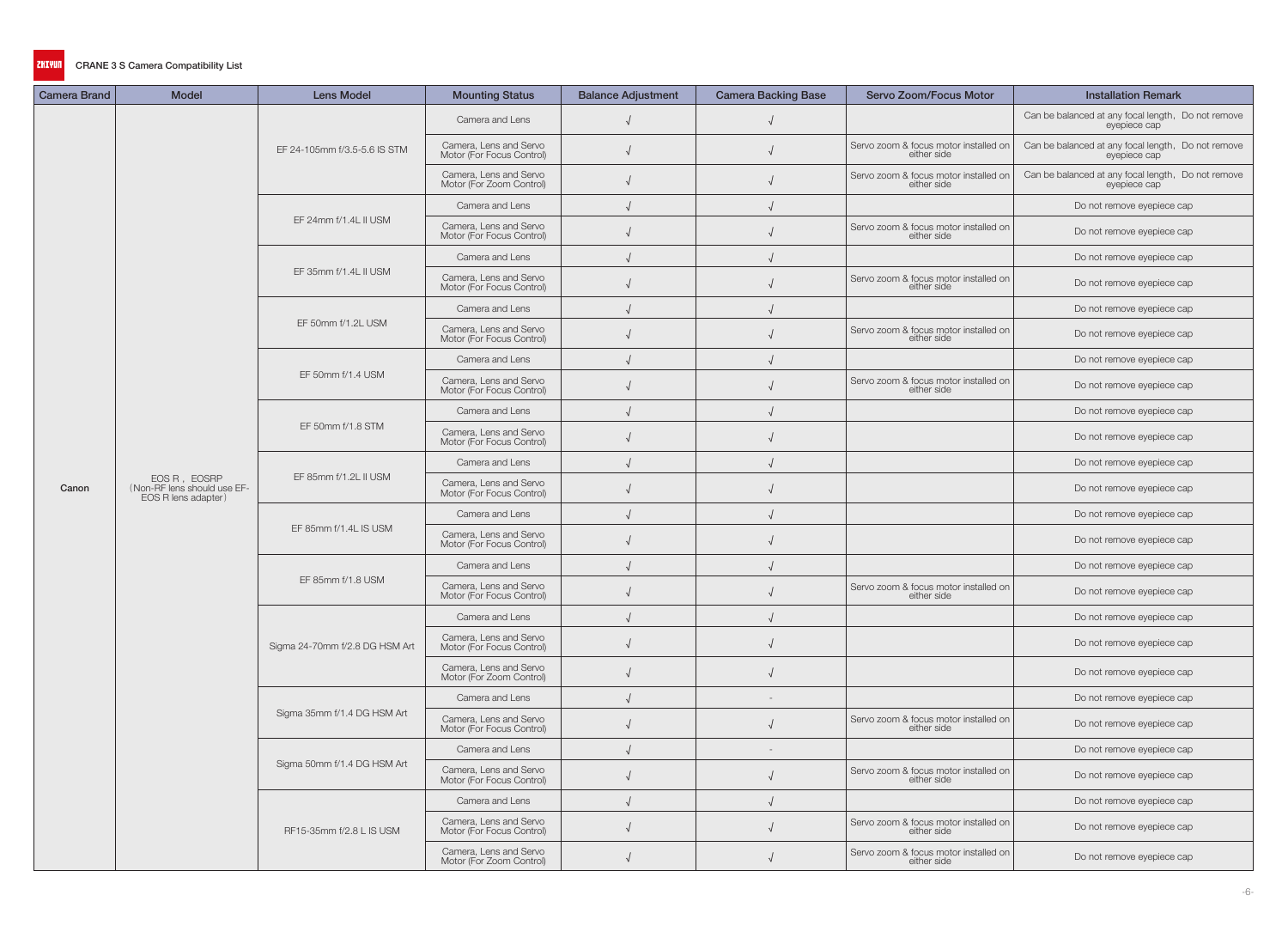| <b>Camera Brand</b> | <b>Model</b>                                                       | <b>Lens Model</b>        | <b>Mounting Status</b>                              | <b>Balance Adjustment</b> | <b>Camera Backing Base</b> | Servo Zoom/Focus Motor                               | <b>Installation Remark</b> |
|---------------------|--------------------------------------------------------------------|--------------------------|-----------------------------------------------------|---------------------------|----------------------------|------------------------------------------------------|----------------------------|
|                     |                                                                    |                          | Camera and Lens                                     |                           |                            |                                                      | Do not remove eyepiece cap |
|                     |                                                                    | RF24-70mm f/2.8 L IS USM | Camera, Lens and Servo<br>Motor (For Focus Control) |                           |                            | Servo zoom & focus motor installed on<br>either side | Do not remove eyepiece cap |
|                     |                                                                    |                          | Camera, Lens and Servo<br>Motor (For Zoom Control)  |                           |                            | Servo zoom & focus motor installed on<br>either side | Do not remove eyepiece cap |
|                     |                                                                    |                          | Camera and Lens                                     |                           |                            |                                                      | Do not remove eyepiece cap |
|                     |                                                                    | RF24-105mm F4 L IS USM   | Camera, Lens and Servo<br>Motor (For Focus Control) |                           |                            | Servo zoom & focus motor installed on<br>either side | Do not remove eyepiece cap |
|                     |                                                                    |                          | Camera, Lens and Servo<br>Motor (For Zoom Control)  |                           |                            | Servo zoom & focus motor installed on<br>either side | Do not remove eyepiece cap |
|                     |                                                                    |                          | Camera and Lens                                     |                           |                            |                                                      | Do not remove eyepiece cap |
| Canon               | EOS R, EOSRP<br>(Non-RF lens should use EF-<br>EOS R lens adapter) | RF28-70mm F2 L           | Camera, Lens and Servo<br>Motor (For Focus Control) |                           |                            | Servo zoom & focus motor installed on<br>either side | Do not remove eyepiece cap |
|                     |                                                                    |                          | Camera, Lens and Servo<br>Motor (For Zoom Control)  |                           |                            | Servo zoom & focus motor installed on<br>either side | Do not remove eyepiece cap |
|                     |                                                                    |                          | Camera and Lens                                     |                           |                            |                                                      | Do not remove eyepiece cap |
|                     |                                                                    | RF35mm F1.8              | Camera, Lens and Servo<br>Motor (For Focus Control) |                           |                            | Servo zoom & focus motor installed on<br>either side | Do not remove eyepiece cap |
|                     |                                                                    |                          | Camera and Lens                                     |                           |                            |                                                      | Do not remove eyepiece cap |
|                     |                                                                    | RF50mm F1.2 L USM        | Camera, Lens and Servo<br>Motor (For Focus Control) |                           |                            | Servo zoom & focus motor installed on<br>either side | Do not remove eyepiece cap |
|                     |                                                                    |                          | Camera and Lens                                     |                           |                            |                                                      | Do not remove eyepiece cap |
|                     |                                                                    | RF85mm F1.2 L USM        | Camera, Lens and Servo<br>Motor (For Focus Control) |                           |                            | Servo zoom & focus motor installed on<br>either side | Do not remove eyepiece cap |

| <b>Camera Brand</b> | <b>Model</b>                         | <b>Lens Model</b>                        | <b>Mounting Status</b>                              | <b>Balance Adjustment</b> | <b>Camera Backing Base</b> | <b>Servo Zoom/Focus Motor</b> | <b>Installation Remark</b>                                                                                               |
|---------------------|--------------------------------------|------------------------------------------|-----------------------------------------------------|---------------------------|----------------------------|-------------------------------|--------------------------------------------------------------------------------------------------------------------------|
|                     |                                      |                                          | Camera and lens                                     |                           |                            |                               | Can be balanced at any focal length; No need to remove<br>eyepiece cap                                                   |
|                     |                                      | AF-S NIKKOR 14-24mm f/2.8G ED            | Camera, Lens and Servo<br>Motor (For Focus Control) |                           |                            | either side                   | Servo zoom & focus motor installed on   Can be balanced at any focal length; No need to remove<br>eyepiece cap           |
|                     |                                      |                                          | Camera, Lens and Servo<br>Motor (For Zoom Control)  |                           |                            | either side                   | Servo zoom & focus motor installed on   Can be balanced at any focal length; No need to remove<br>eyepiece cap           |
|                     | D850, D810,<br>D750, D610,<br>D7500; | AF-S NIKKOR 16-35mm f/4G ED VR           | Camera and lens                                     |                           |                            |                               | Can be balanced at any focal length; No need to remove<br>eyepiece cap                                                   |
| <b>Nikon</b>        |                                      |                                          | Camera, Lens and Servo<br>Motor (For Focus Control) |                           |                            | either side                   | Servo zoom & focus motor installed on   Can be balanced at any focal length; No need to remove<br>eyepiece cap           |
|                     |                                      |                                          | Camera, Lens and Servo<br>Motor (For Zoom Control)  |                           |                            | either side                   | Servo zoom & focus motor installed on   Can be balanced at any focal length; No need to remove  <br>eyepiece cap         |
|                     |                                      |                                          | Camera and lens                                     |                           |                            |                               | Can be balanced at any focal length; No need to remove<br>eyepiece cap                                                   |
|                     |                                      | AF-S Zoom-NIKKOR 17-35mm f/2.8D<br>IF-ED | Camera, Lens and Servo<br>Motor (For Focus Control) |                           |                            | either side                   | Servo zoom & focus motor installed on   Can be balanced at any focal length; No need to remove  <br>eyepiece cap         |
|                     |                                      |                                          | Camera, Lens and Servo<br>Motor (For Zoom Control)  |                           |                            |                               | Servo zoom & focus motor installed on Can be balanced at any focal length; No need to remove either side<br>eyepiece cap |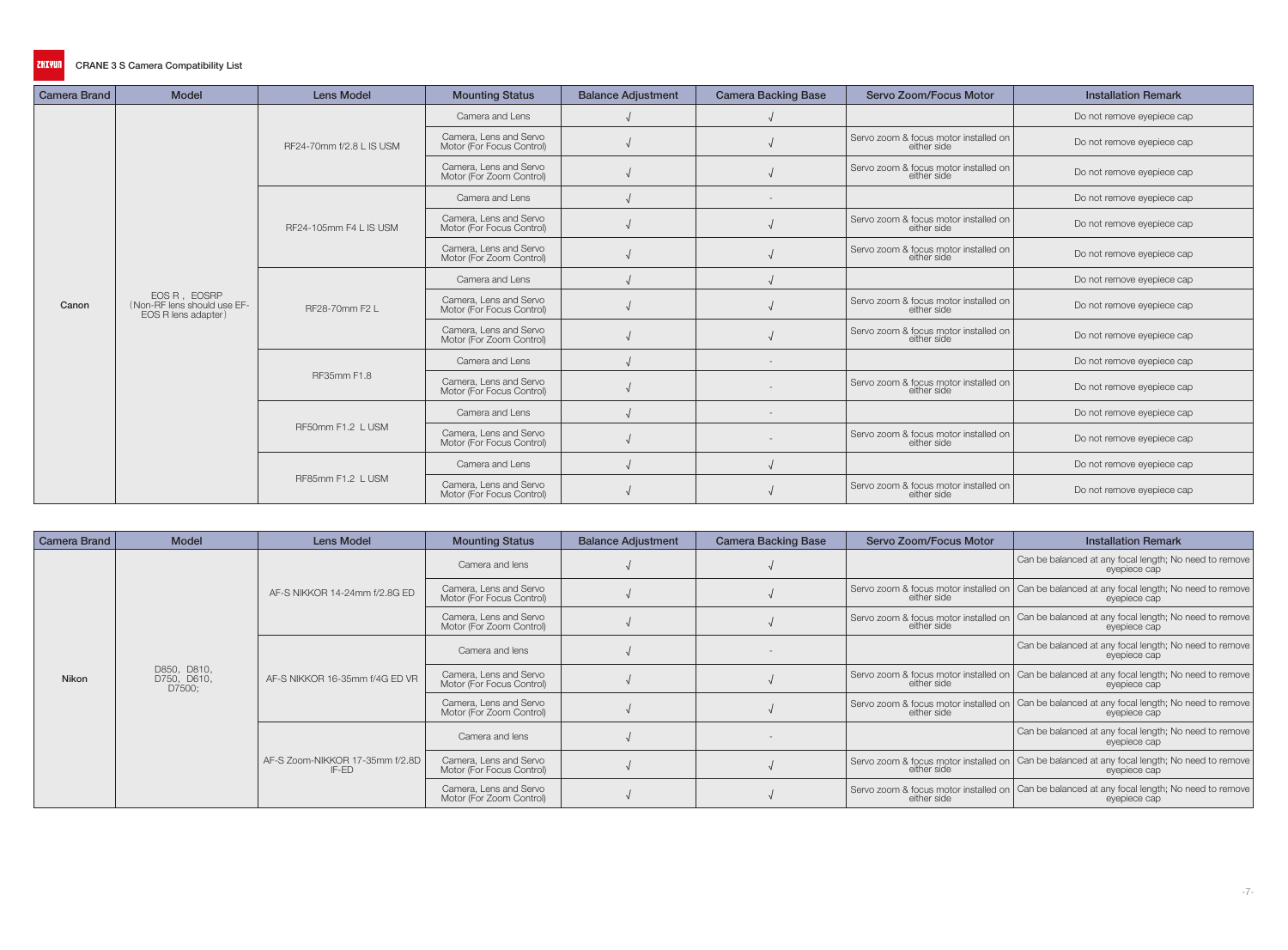| <b>Camera Brand</b> | <b>Model</b>                         | <b>Lens Model</b>                        | <b>Mounting Status</b>                              | <b>Balance Adjustment</b> | <b>Camera Backing Base</b> | Servo Zoom/Focus Motor                               | <b>Installation Remark</b>                                                                                                   |
|---------------------|--------------------------------------|------------------------------------------|-----------------------------------------------------|---------------------------|----------------------------|------------------------------------------------------|------------------------------------------------------------------------------------------------------------------------------|
|                     |                                      |                                          | Camera and lens                                     |                           |                            |                                                      | Can be balanced at any focal length; No need to remove<br>eyepiece cap                                                       |
|                     |                                      | AF-S NIKKOR 18-35mm f/3.5-4.5G<br>ED     | Camera, Lens and Servo<br>Motor (For Focus Control) |                           |                            | either side                                          | Servo zoom & focus motor installed on   Can be balanced at any focal length; No need to remove<br>eyepiece cap               |
|                     |                                      |                                          | Camera, Lens and Servo<br>Motor (For Zoom Control)  |                           |                            | either side                                          | Servo zoom & focus motor installed on   Can be balanced at any focal length; No need to remove<br>eyepiece cap               |
|                     |                                      |                                          | Camera and lens                                     |                           |                            |                                                      | Can be balanced at any focal length; No need to remove<br>eyepiece cap                                                       |
|                     |                                      | AF-S NIKKOR 24-70mm f/2.8E ED VR         | Camera, Lens and Servo<br>Motor (For Focus Control) |                           |                            | either side                                          | Servo zoom & focus motor installed on Can be balanced at any focal length; No need to remove<br>evepiece cap                 |
|                     |                                      |                                          | Camera, Lens and Servo<br>Motor (For Zoom Control)  |                           |                            |                                                      | Servo zoom & focus motor installed on Can be balanced at any focal length; No need to remove<br>either side<br>eveniece can  |
|                     |                                      |                                          | Camera and lens                                     |                           |                            |                                                      | Can be balanced at any focal length; No need to remove<br>eyepiece cap                                                       |
|                     |                                      | AF-S NIKKOR 24-70mm f/2.8G ED            | Camera, Lens and Servo<br>Motor (For Focus Control) |                           |                            | either side                                          | Servo zoom & focus motor installed on Can be balanced at any focal length; No need to remove<br>evepiece cap                 |
|                     |                                      |                                          | Camera, Lens and Servo<br>Motor (For Zoom Control)  |                           |                            | either side                                          | Servo zoom & focus motor installed on   Can be balanced at any focal length; No need to remove<br>eyepiece cap               |
|                     |                                      |                                          | Camera and lens                                     |                           |                            |                                                      | Can be balanced at any focal length; No need to remove<br>eyepiece cap                                                       |
|                     | D850, D810,<br>D750, D610,<br>D7500; | AF Zoom-NIKKOR 24-85mm f/2.8-4D          | Camera, Lens and Servo<br>Motor (For Focus Control) |                           |                            | either side                                          | Servo zoom & focus motor installed on   Can be balanced at any focal length; No need to remove<br>eyepiece cap               |
|                     |                                      |                                          | Camera, Lens and Servo<br>Motor (For Zoom Control)  |                           |                            | either side                                          | Servo zoom & focus motor installed on Can be balanced at any focal length; No need to remove<br>eyepiece cap                 |
| Nikon               |                                      | AF-S NIKKOR 24-85mm f/3.5-4.5G<br>ED VR  | Camera and lens                                     |                           |                            |                                                      | Can be balanced at any focal length; No need to remove<br>eyepiece cap                                                       |
|                     |                                      |                                          | Camera, Lens and Servo<br>Motor (For Focus Control) |                           |                            | either side                                          | Servo zoom & focus motor installed on Can be balanced at any focal length; No need to remove<br>eyepiece cap                 |
|                     |                                      |                                          | Camera, Lens and Servo<br>Motor (For Zoom Control)  |                           |                            | either side                                          | Servo zoom & focus motor installed on Can be balanced at any focal length; No need to remove<br>eyepiece cap                 |
|                     |                                      |                                          | Camera and lens                                     |                           |                            |                                                      | Can be balanced at any focal length; No need to remove<br>eyepiece cap                                                       |
|                     |                                      | AF-S NIKKOR 24-120mm f/4G ED VR          | Camera, Lens and Servo<br>Motor (For Focus Control) |                           |                            |                                                      | Servo zoom & focus motor installed on Can be balanced at any focal length; No need to remove<br>either side<br>exercises can |
|                     |                                      |                                          | Camera, Lens and Servo<br>Motor (For Zoom Control)  |                           |                            | either side                                          | Servo zoom & focus motor installed on Can be balanced at any focal length; No need to remove<br>eyepiece cap                 |
|                     |                                      |                                          | Camera and lens                                     |                           |                            |                                                      | Can be balanced at any focal length; No need to remove<br>evepiece cap                                                       |
|                     |                                      | AF-S NIKKOR 28-300mm f/3.5-5.6G<br>ED VR | Camera, Lens and Servo<br>Motor (For Focus Control) |                           |                            | either side                                          | Servo zoom & focus motor installed on   Can be balanced at any focal length; No need to remove<br>eyepiece cap               |
|                     |                                      |                                          | Camera, Lens and Servo<br>Motor (For Zoom Control)  |                           |                            | either side                                          | Servo zoom & focus motor installed on Can be balanced at any focal length; No need to remove<br>eyepiece cap                 |
|                     |                                      |                                          | Camera and lens                                     |                           |                            |                                                      | No need to remove eyepiece cap                                                                                               |
|                     |                                      | AF NIKKOR 14mm f/2.8D ED                 | Camera, Lens and Servo<br>Motor (For Focus Control) |                           |                            | Servo zoom & focus motor installed on<br>either side | No need to remove eyepiece cap                                                                                               |
|                     |                                      | AF-S NIKKOR 20mm f/1.8G ED               | Camera and lens                                     |                           |                            |                                                      | No need to remove eyepiece cap                                                                                               |
|                     |                                      |                                          | Camera, Lens and Servo<br>Motor (For Focus Control) |                           |                            | Servo zoom & focus motor installed on<br>either side | No need to remove eyepiece cap                                                                                               |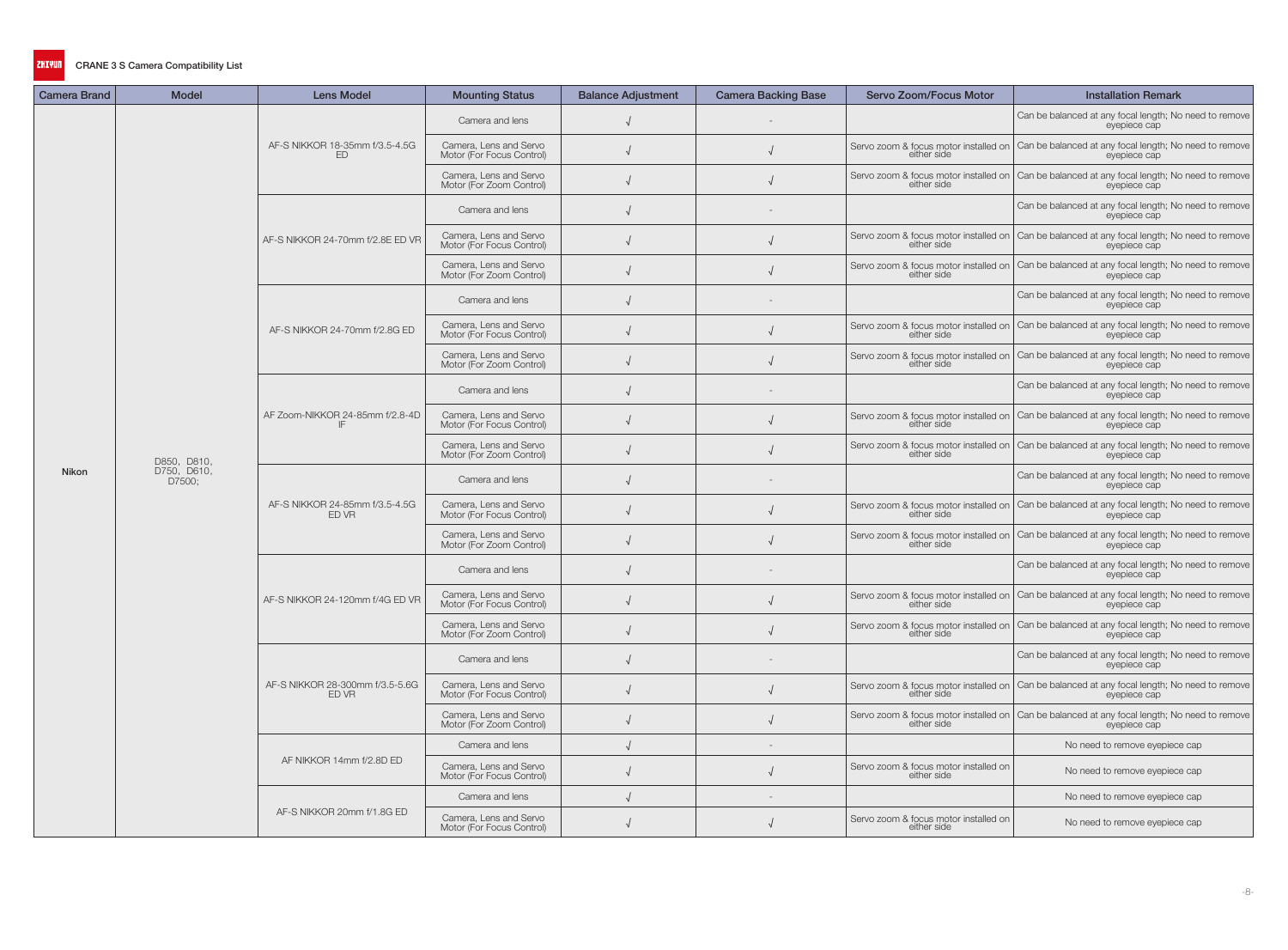| <b>Camera Brand</b> | <b>Model</b>               | <b>Lens Model</b>          | <b>Mounting Status</b>                              | <b>Balance Adjustment</b> | <b>Camera Backing Base</b> | Servo Zoom/Focus Motor                               | <b>Installation Remark</b>                                                                                                                  |
|---------------------|----------------------------|----------------------------|-----------------------------------------------------|---------------------------|----------------------------|------------------------------------------------------|---------------------------------------------------------------------------------------------------------------------------------------------|
|                     |                            |                            | Camera and lens                                     |                           |                            |                                                      | No need to remove eyepiece cap                                                                                                              |
|                     |                            | AF-S NIKKOR 24mm f/1.4G ED | Camera, Lens and Servo<br>Motor (For Focus Control) |                           |                            | Servo zoom & focus motor installed on<br>either side | No need to remove eyepiece cap                                                                                                              |
|                     |                            |                            | Camera and lens                                     |                           |                            |                                                      | No need to remove eyepiece cap                                                                                                              |
|                     |                            | AF-S NIKKOR 24mm f/1.8G ED | Camera, Lens and Servo<br>Motor (For Focus Control) |                           |                            | Servo zoom & focus motor installed on<br>either side | No need to remove eyepiece cap                                                                                                              |
|                     |                            |                            | Camera and lens                                     |                           |                            |                                                      | No need to remove eyepiece cap                                                                                                              |
|                     |                            | AF-S NIKKOR 35mm f/1.4G    | Camera, Lens and Servo<br>Motor (For Focus Control) |                           |                            | Servo zoom & focus motor installed on<br>either side | No need to remove eyepiece cap                                                                                                              |
|                     |                            |                            | Camera and lens                                     |                           |                            |                                                      | No need to remove eyepiece cap                                                                                                              |
|                     |                            | AF-S NIKKOR 50mm f/1.4G    | Camera, Lens and Servo<br>Motor (For Focus Control) |                           |                            | Servo zoom & focus motor installed on<br>either side | No need to remove eyepiece cap                                                                                                              |
|                     |                            |                            | Camera and lens                                     |                           |                            |                                                      | No need to remove eyepiece cap                                                                                                              |
|                     | D850, D810,<br>D750, D610, | AF-S NIKKOR 85mm f/1.4G    | Camera, Lens and Servo<br>Motor (For Focus Control) |                           |                            | Servo zoom & focus motor installed on<br>either side | No need to remove eyepiece cap                                                                                                              |
|                     | D7500;                     |                            | Camera and lens                                     |                           |                            |                                                      | No need to remove eyepiece cap                                                                                                              |
|                     |                            | AF-S NIKKOR 85mm f/1.8G    | Camera, Lens and Servo<br>Motor (For Focus Control) |                           |                            | Servo zoom & focus motor installed on<br>either side | No need to remove eyepiece cap                                                                                                              |
|                     |                            | Sigma 24 70mm f/2.8L DG    | Camera and lens                                     |                           |                            |                                                      | Can be balanced at any focal length; No need to remove<br>eyepiece cap                                                                      |
|                     |                            |                            | Camera, Lens and Servo<br>Motor (For Focus Control) |                           |                            | either side                                          | Servo zoom & focus motor installed on Can be balanced at any focal length; No need to remove<br>eyepiece cap                                |
| Nikon               |                            |                            | Camera, Lens and Servo<br>Motor (For Zoom Control)  |                           |                            | either side                                          | Servo zoom & focus motor installed on   Can be balanced at any focal length; No need to remove<br>eyepiece cap                              |
|                     |                            | Sigma 35mm F1.4 DG         | Camera and lens                                     |                           |                            |                                                      | Can be balanced at any focal length; No need to remove<br>eyepiece cap                                                                      |
|                     |                            |                            | Camera, Lens and Servo<br>Motor (For Focus Control) |                           |                            |                                                      | Servo zoom & focus motor installed on Can be balanced at any focal length; No need to remove<br>either side<br>eveniece can                 |
|                     |                            | Sigma 50mm F1.4 DG         | Camera and lens                                     |                           |                            |                                                      | Can be balanced at any focal length; No need to remove<br>eyepiece cap                                                                      |
|                     |                            |                            | Camera, Lens and Servo<br>Motor (For Focus Control) |                           |                            | either side                                          | Servo zoom & focus motor installed on Can be balanced at any focal length; No need to remove<br>eyepiece cap                                |
|                     |                            |                            | Camera and lens                                     |                           |                            |                                                      | Can be balanced at any focal length; No need to remove<br>eyepiece cap                                                                      |
|                     |                            | NIKKOR Z 24-70mm f/2.8S    | Camera, Lens and Servo<br>Motor (For Focus Control) |                           |                            | either side                                          | Servo zoom & focus motor installed on   Can be balanced at any focal length; No need to remove<br>eyepiece cap                              |
|                     |                            |                            | Camera, Lens and Servo<br>Motor (For Zoom Control)  |                           |                            |                                                      | Servo zoom & focus motor installed on Can be balanced at any focal length; No need to remove<br>either side<br>eveniece can<br>eyepiece cap |
|                     | Z6, Z7;                    |                            | Camera and lens                                     |                           |                            |                                                      | Can be balanced at any focal length; No need to remove<br>eyepiece cap                                                                      |
|                     |                            | NIKKOR Z 24-70mm f/4S      | Camera, Lens and Servo<br>Motor (For Focus Control) |                           |                            | either side                                          | Servo zoom & focus motor installed on   Can be balanced at any focal length; No need to remove<br>eyepiece cap                              |
|                     |                            |                            | Camera, Lens and Servo<br>Motor (For Zoom Control)  |                           |                            | either side                                          | Servo zoom & focus motor installed on Can be balanced at any focal length; No need to remove<br>eyepiece cap                                |
|                     |                            |                            | Camera and lens                                     |                           |                            |                                                      | No need to remove eyepiece cap                                                                                                              |
|                     |                            | NIKKOR Z 35mm f/1.8S       | Camera, Lens and Servo<br>Motor (For Focus Control) |                           |                            | Servo zoom & focus motor installed on<br>either side | No need to remove eyepiece cap                                                                                                              |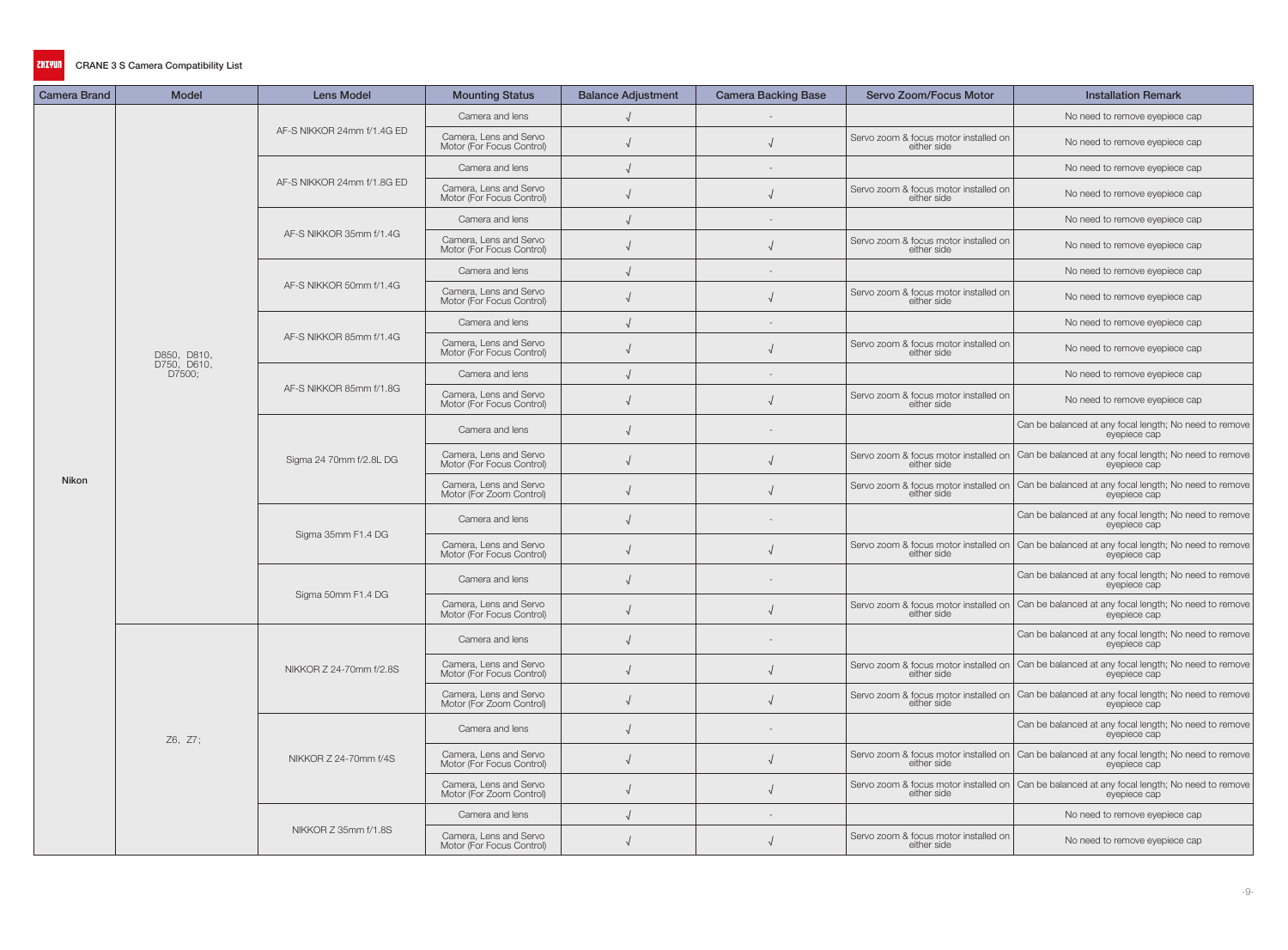| Camera Brand | <b>Model</b> | <b>Lens Model</b>                        | <b>Mounting Status</b>                              | <b>Balance Adjustment</b> | <b>Camera Backing Base</b> | Servo Zoom/Focus Motor                               | <b>Installation Remark</b>                                                                                                  |
|--------------|--------------|------------------------------------------|-----------------------------------------------------|---------------------------|----------------------------|------------------------------------------------------|-----------------------------------------------------------------------------------------------------------------------------|
|              |              |                                          | Camera and lens                                     |                           |                            |                                                      | No need to remove eyepiece cap                                                                                              |
|              |              | NIKKOR Z 50mm f/1.8S                     | Camera, Lens and Servo<br>Motor (For Focus Control) |                           |                            | Servo zoom & focus motor installed on<br>either side | No need to remove eyepiece cap                                                                                              |
|              |              |                                          | Camera and lens                                     |                           |                            |                                                      | Can be balanced at any focal length; No need to remove<br>eyepiece cap                                                      |
|              |              | AF-S NIKKOR 14-24mm f/2.8G ED            | Camera, Lens and Servo<br>Motor (For Focus Control) |                           |                            | either side                                          | Servo zoom & focus motor installed on Can be balanced at any focal length; No need to remove<br>eyepiece cap                |
|              |              |                                          | Camera, Lens and Servo<br>Motor (For Zoom Control)  |                           |                            | either side                                          | Servo zoom & focus motor installed on   Can be balanced at any focal length; No need to remove<br>evepiece cap              |
|              |              |                                          | Camera and lens                                     |                           |                            |                                                      | Can be balanced at any focal length; No need to remove<br>eyepiece cap                                                      |
|              |              | AF-S NIKKOR 16-35mm f/4G ED VR           | Camera, Lens and Servo<br>Motor (For Focus Control) |                           |                            | either side                                          | Servo zoom & focus motor installed on Can be balanced at any focal length; No need to remove<br>eyepiece cap                |
|              |              |                                          | Camera, Lens and Servo<br>Motor (For Zoom Control)  |                           |                            | either side                                          | Servo zoom & focus motor installed on   Can be balanced at any focal length; No need to remove<br>eyepiece cap              |
|              |              |                                          | Camera and lens                                     |                           |                            |                                                      | Can be balanced at any focal length; No need to remove<br>eyepiece cap                                                      |
|              |              | AF-S Zoom-NIKKOR 17-35mm f/2.8D<br>IF-ED | Camera, Lens and Servo<br>Motor (For Focus Control) |                           |                            | either side                                          | Servo zoom & focus motor installed on Can be balanced at any focal length; No need to remove<br>eyepiece cap                |
|              |              |                                          | Camera, Lens and Servo<br>Motor (For Zoom Control)  |                           |                            | either side                                          | Servo zoom & focus motor installed on Can be balanced at any focal length; No need to remove<br>evepiece cap                |
|              | Z6, Z7;      | AF-S NIKKOR 18-35mm f/3.5-4.5G<br>ED.    | Camera and lens                                     |                           |                            |                                                      | Can be balanced at any focal length; No need to remove<br>eyepiece cap                                                      |
|              |              |                                          | Camera, Lens and Servo<br>Motor (For Focus Control) |                           |                            | either side                                          | Servo zoom & focus motor installed on Can be balanced at any focal length; No need to remove<br>eyepiece cap                |
| Nikon        |              |                                          | Camera, Lens and Servo<br>Motor (For Zoom Control)  |                           |                            | either side                                          | Servo zoom & focus motor installed on   Can be balanced at any focal length; No need to remove<br>eyepiece cap              |
|              |              | AF-S NIKKOR 24-70mm f/2.8E ED VR         | Camera and lens                                     |                           |                            |                                                      | Can be balanced at any focal length; No need to remove<br>eyepiece cap                                                      |
|              |              |                                          | Camera, Lens and Servo<br>Motor (For Focus Control) |                           |                            |                                                      | Servo zoom & focus motor installed on Can be balanced at any focal length; No need to remove<br>either side<br>eveniece can |
|              |              |                                          | Camera, Lens and Servo<br>Motor (For Zoom Control)  |                           |                            | either side                                          | Servo zoom & focus motor installed on Can be balanced at any focal length; No need to remove<br>eyepiece cap                |
|              |              |                                          | Camera and lens                                     |                           |                            |                                                      | Can be balanced at any focal length; No need to remove<br>eyepiece cap                                                      |
|              |              | AF-S NIKKOR 24-70mm f/2.8G ED            | Camera, Lens and Servo<br>Motor (For Focus Control) |                           |                            | either side                                          | Servo zoom & focus motor installed on Can be balanced at any focal length; No need to remove<br>eyepiece cap                |
|              |              |                                          | Camera, Lens and Servo<br>Motor (For Zoom Control)  |                           |                            | either side                                          | Servo zoom & focus motor installed on   Can be balanced at any focal length; No need to remove<br>eyepiece cap              |
|              |              |                                          | Camera and lens                                     |                           |                            |                                                      | Can be balanced at any focal length; No need to remove<br>eyepiece cap                                                      |
|              |              | AF Zoom-NIKKOR 24-85mm f/2.8-4D          | Camera, Lens and Servo<br>Motor (For Focus Control) |                           |                            |                                                      | Servo zoom & focus motor installed on $\Big $ Can be balanced at any focal length; No need to remove either side            |
|              |              |                                          | Camera, Lens and Servo<br>Motor (For Zoom Control)  |                           |                            | either side                                          | Servo zoom & focus motor installed on   Can be balanced at any focal length; No need to remove<br>eyepiece cap              |
|              |              | AF-S NIKKOR 24-85mm f/3.5-4.5G<br>ED VR  | Camera and lens                                     |                           |                            |                                                      | Can be balanced at any focal length; No need to remove<br>eyepiece cap                                                      |
|              |              |                                          | Camera, Lens and Servo<br>Motor (For Focus Control) |                           |                            | either side                                          | Servo zoom & focus motor installed on Can be balanced at any focal length; No need to remove<br>eyepiece cap                |
|              |              |                                          | Camera, Lens and Servo<br>Motor (For Zoom Control)  |                           |                            | either side                                          | Servo zoom & focus motor installed on Can be balanced at any focal length; No need to remove<br>eyepiece cap                |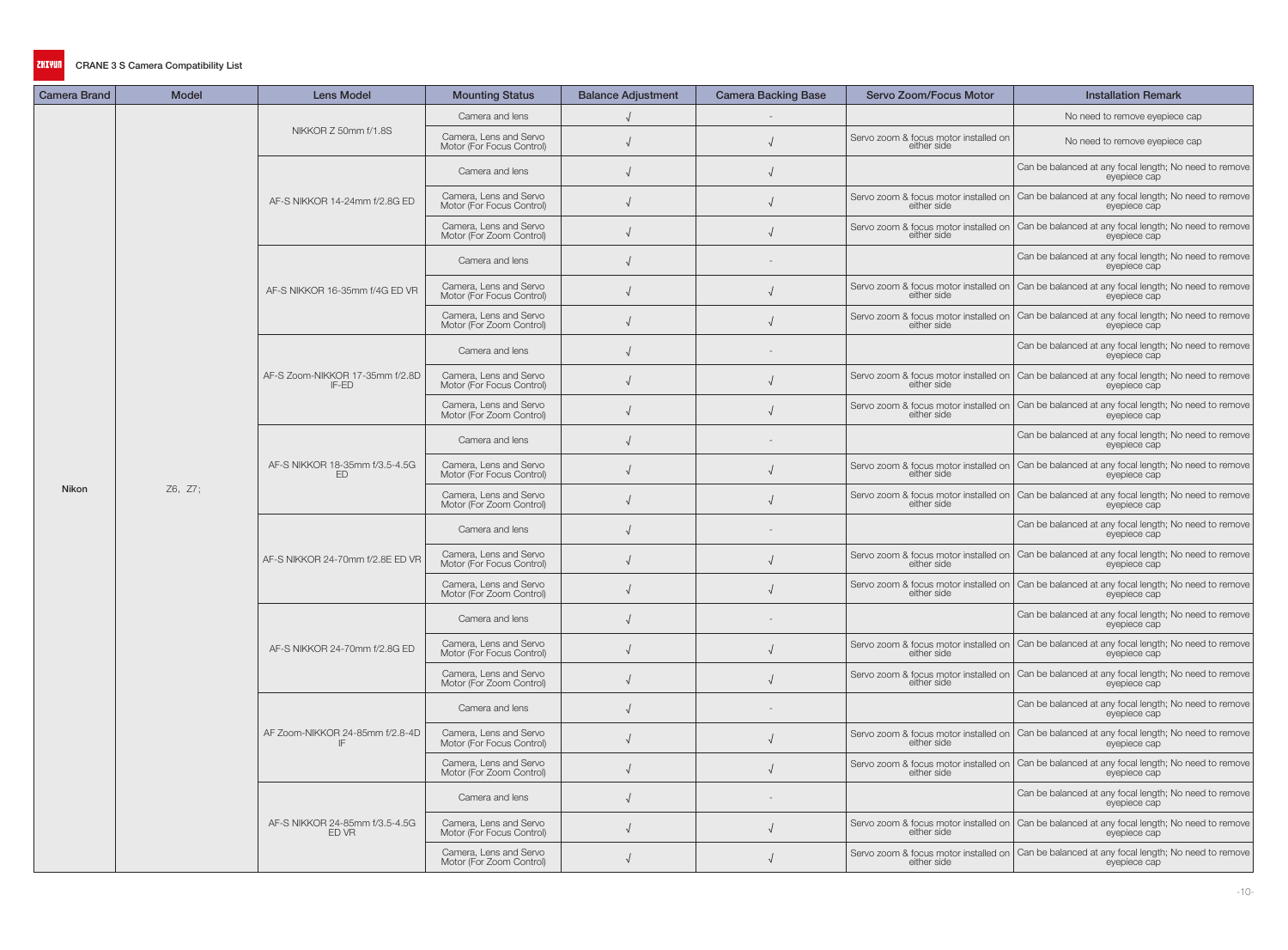| <b>Camera Brand</b> | <b>Model</b> | <b>Lens Model</b>                        | <b>Mounting Status</b>                              | <b>Balance Adjustment</b> | <b>Camera Backing Base</b> | Servo Zoom/Focus Motor                               | <b>Installation Remark</b>                                                                                     |
|---------------------|--------------|------------------------------------------|-----------------------------------------------------|---------------------------|----------------------------|------------------------------------------------------|----------------------------------------------------------------------------------------------------------------|
|                     |              |                                          | Camera and lens                                     |                           |                            |                                                      | Can be balanced at any focal length; No need to remove<br>eyepiece cap                                         |
|                     |              | AF-S NIKKOR 24-120mm f/4G ED VR          | Camera, Lens and Servo<br>Motor (For Focus Control) |                           |                            | either side                                          | Servo zoom & focus motor installed on   Can be balanced at any focal length; No need to remove<br>eyepiece cap |
|                     |              |                                          | Camera, Lens and Servo<br>Motor (For Zoom Control)  |                           |                            | either side                                          | Servo zoom & focus motor installed on Can be balanced at any focal length; No need to remove<br>eyepiece cap   |
|                     |              |                                          | Camera and lens                                     |                           |                            |                                                      | Can be balanced at any focal length; No need to remove<br>eyepiece cap                                         |
|                     |              | AF-S NIKKOR 28-300mm f/3.5-5.6G<br>ED VR | Camera, Lens and Servo<br>Motor (For Focus Control) |                           |                            | either side                                          | Servo zoom & focus motor installed on   Can be balanced at any focal length; No need to remove<br>eyepiece cap |
|                     |              |                                          | Camera, Lens and Servo<br>Motor (For Zoom Control)  |                           |                            |                                                      | Servo zoom & focus motor installed on Can be balanced at any focal length; No need to remove<br>either side    |
|                     |              |                                          | Camera and lens                                     |                           |                            |                                                      | No need to remove eyepiece cap                                                                                 |
|                     |              | AF NIKKOR 14mm f/2.8D ED                 | Camera, Lens and Servo<br>Motor (For Focus Control) |                           |                            | Servo zoom & focus motor installed on<br>either side | No need to remove eyepiece cap                                                                                 |
|                     |              |                                          | Camera and lens                                     |                           |                            |                                                      | No need to remove eyepiece cap                                                                                 |
|                     |              | AF-S NIKKOR 20mm f/1.8G ED               | Camera, Lens and Servo<br>Motor (For Focus Control) |                           |                            | Servo zoom & focus motor installed on<br>either side | No need to remove eyepiece cap                                                                                 |
|                     |              |                                          | Camera and lens                                     |                           |                            |                                                      | No need to remove eyepiece cap                                                                                 |
|                     |              | AF-S NIKKOR 24mm f/1.4G ED               | Camera, Lens and Servo<br>Motor (For Focus Control) |                           |                            | Servo zoom & focus motor installed on<br>either side | No need to remove eyepiece cap                                                                                 |
|                     |              |                                          | Camera and lens                                     |                           |                            |                                                      | No need to remove eyepiece cap                                                                                 |
|                     |              | AF-S NIKKOR 24mm f/1.8G ED               | Camera, Lens and Servo<br>Motor (For Focus Control) |                           |                            | Servo zoom & focus motor installed on<br>either side | No need to remove eyepiece cap                                                                                 |
| Nikon               | Z6, Z7;      | AF-S NIKKOR 35mm f/1.4G                  | Camera and lens                                     |                           |                            |                                                      | No need to remove eyepiece cap                                                                                 |
|                     |              |                                          | Camera, Lens and Servo<br>Motor (For Focus Control) |                           |                            | Servo zoom & focus motor installed on<br>either side | No need to remove eyepiece cap                                                                                 |
|                     |              | AF-S NIKKOR 50mm f/1.4G                  | Camera and lens                                     |                           |                            |                                                      | No need to remove eyepiece cap                                                                                 |
|                     |              |                                          | Camera, Lens and Servo<br>Motor (For Focus Control) |                           |                            | Servo zoom & focus motor installed on<br>either side | No need to remove eyepiece cap                                                                                 |
|                     |              |                                          | Camera and lens                                     |                           |                            |                                                      | No need to remove eyepiece cap                                                                                 |
|                     |              | AF-S NIKKOR 85mm f/1.4G                  | Camera, Lens and Servo<br>Motor (For Focus Control) |                           |                            | Servo zoom & focus motor installed on<br>either side | No need to remove eyepiece cap                                                                                 |
|                     |              |                                          | Camera and lens                                     |                           |                            |                                                      | No need to remove eyepiece cap                                                                                 |
|                     |              | AF-S NIKKOR 85mm f/1.8G                  | Camera, Lens and Servo<br>Motor (For Focus Control) |                           |                            | Servo zoom & focus motor installed on<br>either side | No need to remove eyepiece cap                                                                                 |
|                     |              |                                          | Camera and lens                                     |                           |                            |                                                      | Can be balanced at any focal length; No need to remove<br>eyepiece cap                                         |
|                     |              | Sigma 24-70mm f/2.8L DG                  | Camera, Lens and Servo<br>Motor (For Focus Control) |                           |                            | Servo zoom & focus motor installed on<br>either side | Can be balanced at any focal length; No need to remove<br>evepiece cap                                         |
|                     |              |                                          | Camera, Lens and Servo<br>Motor (For Zoom Control)  |                           |                            | either side                                          | Servo zoom & focus motor installed on Can be balanced at any focal length; No need to remove<br>eyepiece cap   |
|                     |              |                                          | Camera and lens                                     |                           |                            |                                                      | No need to remove eyepiece cap                                                                                 |
|                     |              | Sigma 35mm F1.4 DG                       | Camera, Lens and Servo<br>Motor (For Focus Control) |                           |                            | Servo zoom & focus motor installed on<br>either side | No need to remove eyepiece cap                                                                                 |
|                     |              |                                          | Camera and lens                                     |                           |                            |                                                      | No need to remove eyepiece cap                                                                                 |
|                     |              | Sigma 50mm F1.4 DG                       | Camera, Lens and Servo<br>Motor (For Focus Control) |                           |                            | Servo zoom & focus motor installed on<br>either side | No need to remove eyepiece cap                                                                                 |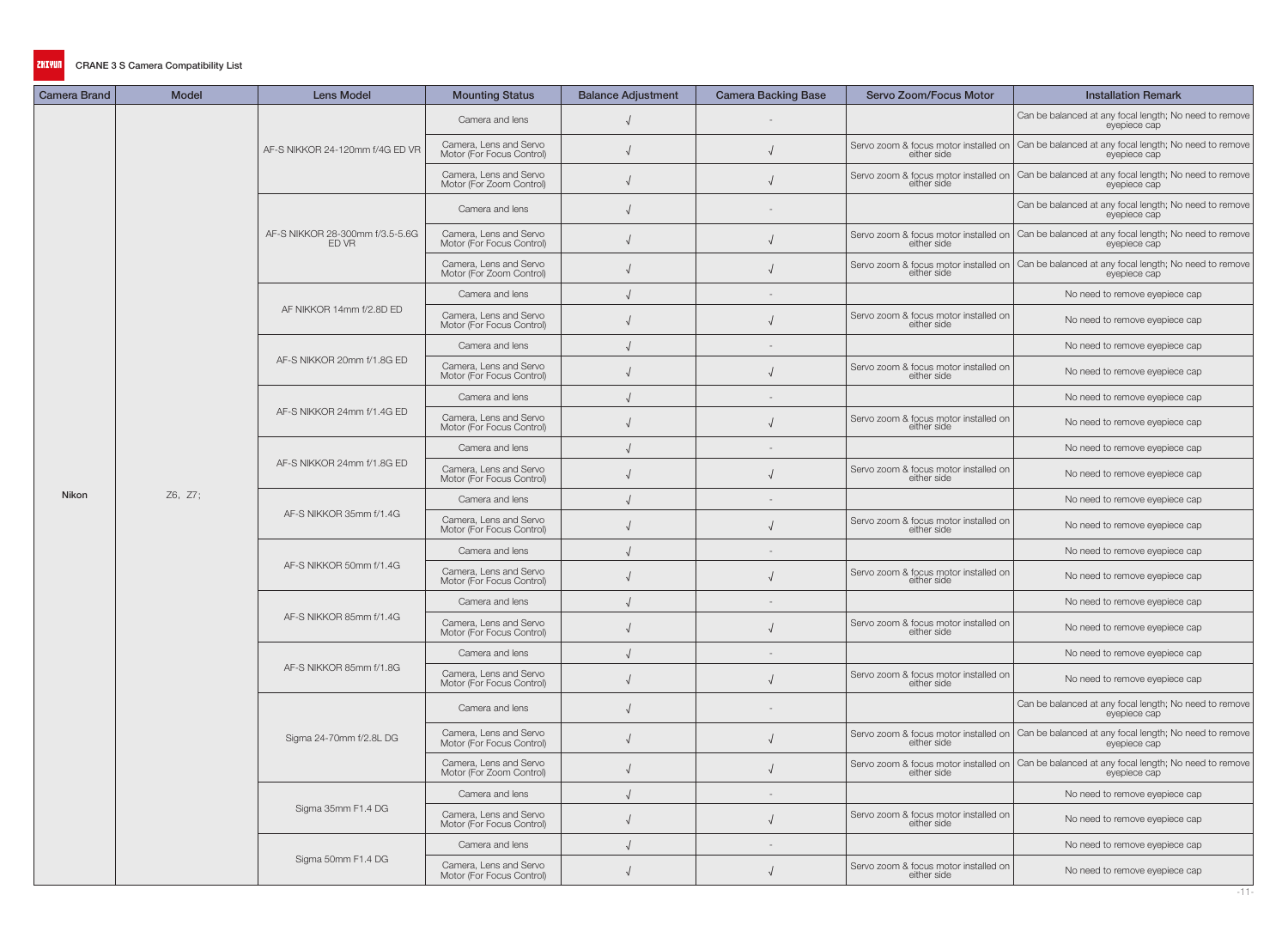| <b>Camera Brand</b> | Model                                                                                        | <b>Lens Model</b>           | <b>Mounting Status</b>                              | <b>Balance Adjustment</b> | <b>Camera Backing Base</b> | Servo Zoom/Focus Motor                               | <b>Installation Remark</b>                                             |
|---------------------|----------------------------------------------------------------------------------------------|-----------------------------|-----------------------------------------------------|---------------------------|----------------------------|------------------------------------------------------|------------------------------------------------------------------------|
|                     |                                                                                              |                             | Camera and lens                                     |                           |                            |                                                      | Can be balanced at any focal length; No need to remove<br>eyepiece cap |
|                     |                                                                                              | FE 16-35mm F2.8 GM          | Camera, lens and servo motor<br>(for focus control) |                           |                            | Servo zoom & focus motor installed<br>on either side | Can be balanced at any focal length; No need to remove<br>eyepiece cap |
|                     |                                                                                              |                             | Camera, lens and servo motor<br>(for zoom control)  |                           |                            | Servo zoom & focus motor installed<br>on either side | Can be balanced at any focal length; No need to remove<br>eyepiece cap |
|                     |                                                                                              |                             | Camera and lens                                     |                           |                            |                                                      | Can be balanced at any focal length; No need to remove<br>eyepiece cap |
|                     |                                                                                              | FE 16-35mm F4 ZAISS         | Camera, lens and servo motor<br>(for focus control) |                           |                            | Servo zoom & focus motor installed<br>on either side | Can be balanced at any focal length; No need to remove<br>eyepiece cap |
|                     |                                                                                              |                             | Camera, lens and servo motor<br>(for zoom control)  |                           |                            | Servo zoom & focus motor installed<br>on either side | Can be balanced at any focal length; No need to remove<br>eyepiece cap |
|                     |                                                                                              |                             | Camera and lens                                     |                           |                            |                                                      | Can be balanced at any focal length; No need to remove<br>eyepiece cap |
|                     |                                                                                              | FE 12-24mm F4 G             | Camera, lens and servo motor<br>(for focus control) |                           |                            | Servo zoom & focus motor installed<br>on either side | Can be balanced at any focal length; No need to remove<br>eyepiece cap |
|                     |                                                                                              |                             | Camera, lens and servo motor<br>(for zoom control)  |                           |                            | Servo zoom & focus motor installed<br>on either side | Can be balanced at any focal length; No need to remove<br>eyepiece cap |
|                     |                                                                                              |                             | Camera and lens                                     |                           |                            |                                                      | No need to remove eyepiece cap                                         |
|                     |                                                                                              | FE 24mm f1.4GM              | Camera, lens and servo motor<br>(for focus control) |                           |                            | Servo zoom & focus motor installed<br>on either side | No need to remove eyepiece cap                                         |
|                     | A9,                                                                                          | FE 24-70mm F2.8 GM          | Camera and lens                                     |                           |                            |                                                      | Can be balanced at any focal length; No need to remove<br>eyepiece cap |
| Sony                | A7R4, A7R3,<br>A7M3, A7R2,<br>A7M2, A7S2,<br>A6600, A6500,<br>A6400, A6300,<br>A6100, A6000; |                             | Camera, lens and servo motor<br>(for focus control) |                           |                            | Servo zoom & focus motor installed<br>on either side | Can be balanced at any focal length; No need to remove<br>eyepiece cap |
|                     |                                                                                              |                             | Camera, lens and servo motor<br>(for zoom control)  |                           |                            | Servo zoom & focus motor installed<br>on either side | Can be balanced at any focal length; No need to remove<br>eyepiece cap |
|                     |                                                                                              | FE 24-70mm F4 ZA OSS        | Camera and lens                                     |                           |                            |                                                      | Can be balanced at any focal length; No need to remove<br>eyepiece cap |
|                     |                                                                                              |                             | Camera, lens and servo motor<br>(for focus control) |                           |                            | Servo zoom & focus motor installed<br>on either side | Can be balanced at any focal length; No need to remove<br>eyepiece cap |
|                     |                                                                                              |                             | Camera, lens and servo motor<br>(for zoom control)  |                           |                            | Servo zoom & focus motor installed<br>on either side | Can be balanced at any focal length; No need to remove<br>eyepiece cap |
|                     |                                                                                              |                             | Camera and lens                                     |                           |                            |                                                      | No need to remove eyepiece cap                                         |
|                     |                                                                                              | FE 28mm F2                  | Camera, lens and servo motor<br>(for focus control) |                           |                            | Servo zoom & focus motor installed<br>on either side | No need to remove eyepiece cap                                         |
|                     |                                                                                              |                             | Camera and lens                                     |                           |                            |                                                      | No need to remove eyepiece cap                                         |
|                     |                                                                                              | FE 50mm F1.8                | Camera, lens and servo motor<br>(for focus control) |                           |                            | Servo zoom & focus motor installed<br>on either side | No need to remove eyepiece cap                                         |
|                     |                                                                                              |                             | Camera and lens                                     |                           |                            |                                                      | No need to remove eyepiece cap                                         |
|                     |                                                                                              | FE 85mm F1.4 GM             | Camera, lens and servo motor<br>(for focus control) |                           |                            | Servo zoom & focus motor installed<br>on either side | No need to remove eyepiece cap                                         |
|                     |                                                                                              |                             | Camera and lens                                     |                           |                            |                                                      | No need to remove eyepiece cap                                         |
|                     |                                                                                              | FE 85mm F1.8                | Camera, lens and servo motor<br>(for focus control) |                           |                            | Servo zoom & focus motor installed<br>on either side | No need to remove eyepiece cap                                         |
|                     |                                                                                              |                             | Camera and lens                                     |                           |                            |                                                      | No need to remove eyepiece cap                                         |
|                     |                                                                                              | Distagon T* FE 35mm F1.4 ZA | Camera, lens and servo motor<br>(for focus control) |                           |                            | Servo zoom & focus motor installed<br>on either side | No need to remove eyepiece cap                                         |

-12-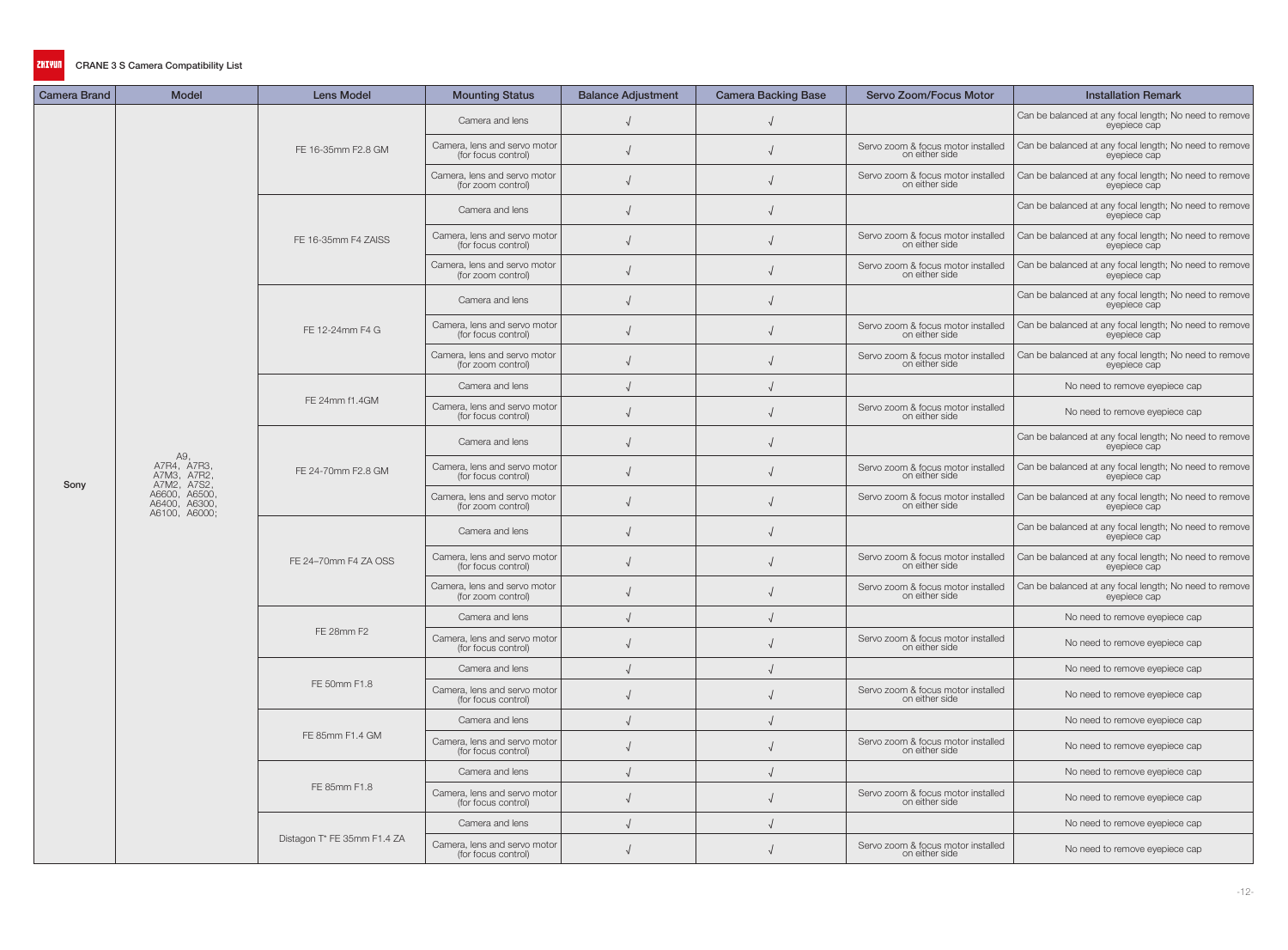| <b>Camera Brand</b> | Model                                                       | <b>Lens Model</b>           | <b>Mounting Status</b>                              | <b>Balance Adjustment</b> | <b>Camera Backing Base</b> | Servo Zoom/Focus Motor                               | <b>Installation Remark</b>                                             |
|---------------------|-------------------------------------------------------------|-----------------------------|-----------------------------------------------------|---------------------------|----------------------------|------------------------------------------------------|------------------------------------------------------------------------|
|                     |                                                             |                             | Camera and lens                                     |                           |                            |                                                      | No need to remove eyepiece cap                                         |
|                     |                                                             | Sonnar T* FE 35mm F2.8 ZA   | Camera, lens and servo motor<br>(for focus control) |                           |                            | Servo zoom & focus motor installed<br>on either side | No need to remove eyepiece cap                                         |
|                     |                                                             |                             | Camera and lens                                     |                           |                            |                                                      | No need to remove eyepiece cap                                         |
|                     |                                                             | Planar T* FE 50mm F1.4 ZA   | Camera, lens and servo motor<br>(for focus control) |                           |                            | Servo zoom & focus motor installed<br>on either side | No need to remove eyepiece cap                                         |
|                     |                                                             |                             | Camera and lens                                     |                           |                            |                                                      | No need to remove eyepiece cap                                         |
|                     |                                                             | Sonnar® T* FE 55mm F1.8 ZA  | Camera, lens and servo motor<br>(for focus control) |                           |                            | Servo zoom & focus motor installed<br>on either side | No need to remove eyepiece cap                                         |
|                     |                                                             |                             | Camera and lens                                     |                           |                            |                                                      | Can be balanced at any focal length; No need to remove<br>eyepiece cap |
|                     |                                                             | E 10-18mm F4 OSS            | Camera, lens and servo motor<br>(for focus control) |                           |                            | Servo zoom & focus motor installed<br>on either side | Can be balanced at any focal length; No need to remove<br>eyepiece cap |
|                     |                                                             |                             | Camera, lens and servo motor<br>(for zoom control)  |                           |                            | Servo zoom & focus motor installed<br>on either side | Can be balanced at any focal length; No need to remove<br>eyepiece cap |
|                     |                                                             |                             | Camera and lens                                     |                           |                            |                                                      | Can be balanced at any focal length; No need to remove<br>eyepiece cap |
|                     |                                                             | E 16-70mm F4 ZA OSS         | Camera, lens and servo motor<br>(for focus control) |                           |                            | Servo zoom & focus motor installed<br>on either side | Can be balanced at any focal length; No need to remove<br>eyepiece cap |
|                     |                                                             |                             | Camera, lens and servo motor<br>(for zoom control)  |                           |                            | Servo zoom & focus motor installed<br>on either side | Can be balanced at any focal length; No need to remove<br>eyepiece cap |
| Sony                | , A9<br>, A7R4, A7R3<br>A7M3, A7R2,                         |                             | Camera and lens                                     |                           |                            |                                                      | Can be balanced at any focal length; No need to remove<br>eyepiece cap |
|                     | A7M2, A7S2,<br>A7M2, A7S2,<br>A6400, A6300<br>A6100, A6000; | E PZ 18-105mm F4 G OSS      | Camera, lens and servo motor<br>(for focus control) |                           |                            | Servo zoom & focus motor installed<br>on either side | Can be balanced at any focal length; No need to remove<br>eyepiece cap |
|                     |                                                             |                             | Camera, lens and servo motor<br>(for zoom control)  |                           |                            | Servo zoom & focus motor installed<br>on either side | Can be balanced at any focal length; No need to remove<br>eyepiece cap |
|                     |                                                             |                             | Camera and lens                                     |                           |                            |                                                      | Can be balanced at any focal length; No need to remove<br>eyepiece cap |
|                     |                                                             | E 18-200mm F3.5-6.3 OSS LE  | Camera, lens and servo motor<br>(for focus control) |                           |                            | Servo zoom & focus motor installed<br>on either side | Can be balanced at any focal length; No need to remove<br>eyepiece cap |
|                     |                                                             |                             | Camera, lens and servo motor<br>(for zoom control)  |                           |                            | Servo zoom & focus motor installed<br>on either side | Can be balanced at any focal length; No need to remove<br>eyepiece cap |
|                     |                                                             |                             | Camera and lens                                     |                           |                            |                                                      | No need to remove eyepiece cap                                         |
|                     |                                                             | Sigma 16mm f/1.4 DC DN      | Camera, lens and servo motor<br>(for focus control) |                           |                            | Servo zoom & focus motor installed<br>on either side | No need to remove eyepiece cap                                         |
|                     |                                                             |                             | Camera and lens                                     |                           |                            |                                                      | No need to remove eyepiece cap                                         |
|                     |                                                             | Sigma 24mm f1.4 DG          | Camera, lens and servo motor<br>(for focus control) |                           |                            | Servo zoom & focus motor installed<br>on either side | No need to remove eyepiece cap                                         |
|                     |                                                             |                             | Camera and lens                                     |                           |                            |                                                      | No need to remove eyepiece cap                                         |
|                     |                                                             | Sigma 30mm f/1.4 DC HSM Art | Camera, lens and servo motor<br>(for focus control) |                           |                            | Servo zoom & focus motor installed<br>on either side | No need to remove eyepiece cap                                         |
|                     |                                                             |                             | Camera and lens                                     |                           |                            |                                                      | No need to remove eyepiece cap                                         |
|                     |                                                             | Sigma 30mm f/1.4 DC DN      | Camera, lens and servo motor<br>(for focus control) |                           |                            | Servo zoom & focus motor installed<br>on either side | No need to remove eyepiece cap                                         |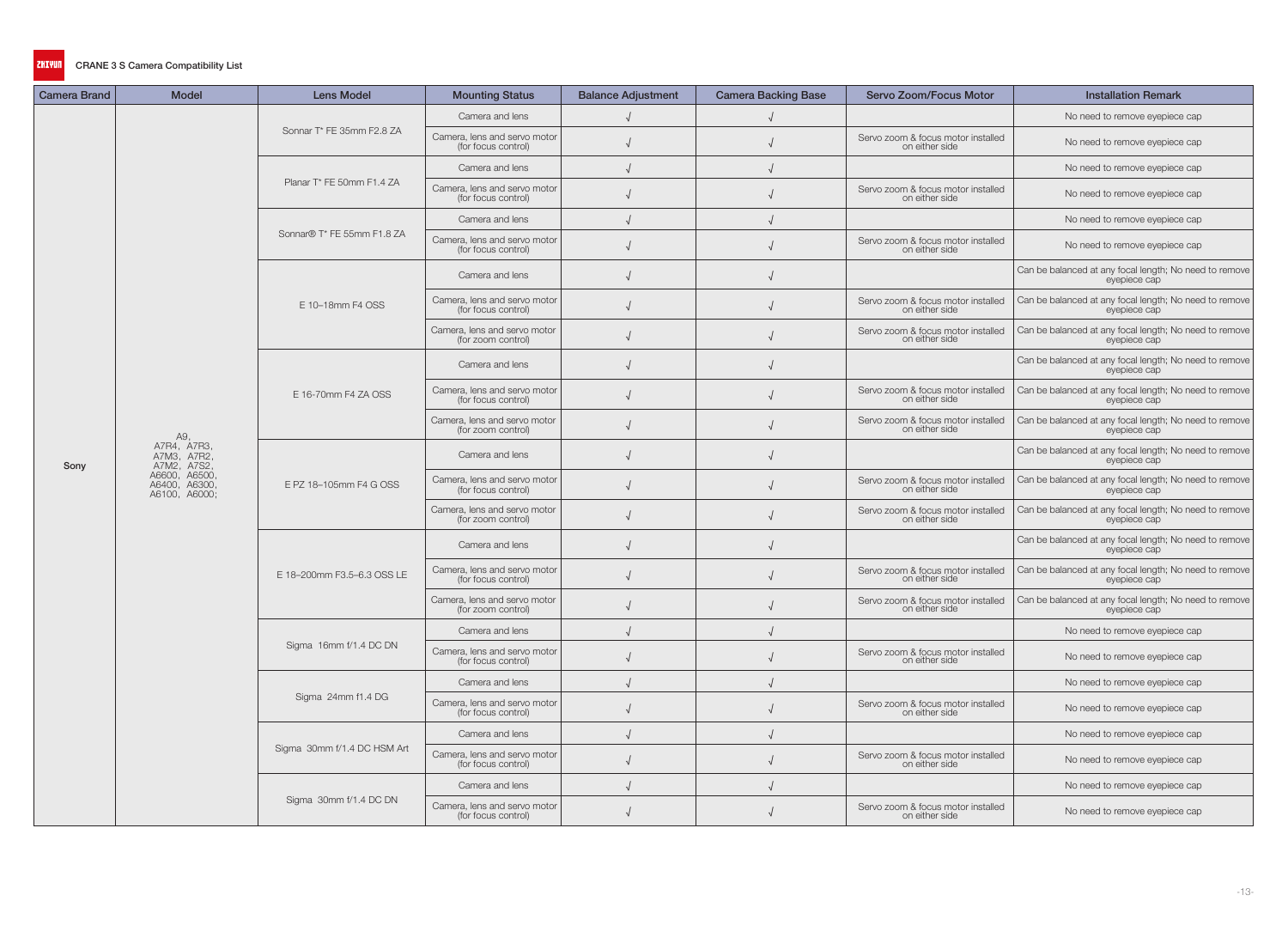| <b>Camera Brand</b> | <b>Model</b>                                  | <b>Lens Model</b>                                     | <b>Mounting Status</b>                              | <b>Balance Adjustment</b> | <b>Camera Backing Base</b> | Servo Zoom/Focus Motor                               | <b>Installation Remark</b>                                             |
|---------------------|-----------------------------------------------|-------------------------------------------------------|-----------------------------------------------------|---------------------------|----------------------------|------------------------------------------------------|------------------------------------------------------------------------|
|                     |                                               | sigma 50mm f/1.4 DG                                   | Camera and lens                                     |                           |                            |                                                      | No need to remove eyepiece cap                                         |
|                     |                                               |                                                       | Camera, lens and servo motor<br>(for focus control) |                           |                            | Servo zoom & focus motor installed<br>on either side | No need to remove eyepiece cap                                         |
|                     |                                               |                                                       | Camera and lens                                     |                           |                            |                                                      | No need to remove eyepiece cap                                         |
|                     |                                               | Sigma 56mm F1.4 DC DN                                 | Camera, lens and servo motor<br>(for focus control) |                           |                            | Servo zoom & focus motor installed<br>on either side | No need to remove eyepiece cap                                         |
|                     | A9,<br>A7R4, A7R3,<br>A7M3, A7R2,             | Tamron 28-75mm f/2.8                                  | Camera and lens                                     |                           |                            |                                                      | Can be balanced at any focal length; No need to remove<br>eyepiece cap |
| Sony                | A7M2, A7S2,<br>A6600, A6500,<br>A6400, A6300, |                                                       | Camera, lens and servo motor<br>(for focus control) |                           |                            | Servo zoom & focus motor installed<br>on either side | Can be balanced at any focal length; No need to remove<br>eyepiece cap |
|                     | A6100, A6000;                                 |                                                       | Camera, lens and servo motor<br>(for zoom control)  |                           |                            | Servo zoom & focus motor installed<br>on either side | Can be balanced at any focal length; No need to remove<br>eyepiece cap |
|                     |                                               | sigma18-35mm f/1.8 DC HSM<br>Art (Canon lens adapter) | Camera and lens                                     |                           |                            |                                                      | Can be balanced at any focal length; No need to remove<br>eyepiece cap |
|                     |                                               |                                                       | Camera, lens and servo motor<br>(for focus control) |                           |                            | Servo zoom & focus motor installed<br>on either side | Can be balanced at any focal length; Need to remove<br>eyepiece cap    |
|                     |                                               |                                                       | Camera, lens and servo motor<br>(for zoom control)  |                           |                            | Servo zoom & focus motor installed<br>on either side | Can be balanced at any focal length; Need to remove<br>eyepiece cap    |

| <b>Camera Brand</b> | <b>Model</b>                | <b>Lens Model</b>                 | <b>Mounting Status</b>                              | <b>Balance Adjustment</b> | <b>Camera Backing Base</b> | Servo Zoom/Focus Motor                               | <b>Installation Remark</b>                                             |
|---------------------|-----------------------------|-----------------------------------|-----------------------------------------------------|---------------------------|----------------------------|------------------------------------------------------|------------------------------------------------------------------------|
|                     |                             |                                   | Camera and lens                                     |                           |                            |                                                      | Can be balanced at any focal length; No need to remove<br>eyepiece cap |
|                     |                             | XF 10-24mm f/4.0 R OIS            | Camera, lens and servo motor<br>(for focus control) |                           |                            | Servo zoom & focus motor installed<br>on either side | Can be balanced at any focal length; No need to remove<br>eyepiece cap |
|                     |                             |                                   | Camera, lens and servo motor<br>(for zoom control)  |                           |                            | Servo zoom & focus motor installed<br>on either side | Can be balanced at any focal length; No need to remove<br>eyepiece cap |
|                     |                             |                                   | Camera and lens                                     |                           |                            |                                                      | Can be balanced at any focal length; No need to remove<br>eyepiece cap |
|                     |                             | XF 16-55mm f/2.8 R LM WR          | Camera, lens and servo motor<br>(for focus control) |                           |                            | Servo zoom & focus motor installed<br>on either side | Can be balanced at any focal length; No need to remove<br>eyepiece cap |
|                     |                             |                                   | Camera, lens and servo motor<br>(for zoom control)  |                           |                            | Servo zoom & focus motor installed<br>on either side | Can be balanced at any focal length; No need to remove<br>eyepiece cap |
| <b>FUJIFILM</b>     | X-H1, X-T3,<br>X-T2, X-T30, |                                   | Camera and lens                                     |                           |                            |                                                      | Can be balanced at any focal length; No need to remove<br>eyepiece cap |
|                     | X-T20, X-T100;              | XF 18-55mm f/2.8-4 R OIS          | Camera, lens and servo motor<br>(for focus control) |                           |                            | Servo zoom & focus motor installed<br>on either side | Can be balanced at any focal length; No need to remove<br>eyepiece cap |
|                     |                             |                                   | Camera, lens and servo motor<br>(for zoom control)  |                           |                            | Servo zoom & focus motor installed<br>on either side | Can be balanced at any focal length; No need to remove<br>eyepiece cap |
|                     |                             |                                   | Camera and lens                                     |                           |                            |                                                      | Can be balanced at any focal length; No need to remove<br>eyepiece cap |
|                     |                             | XF 18-135mm f/3.5-5.6 R LM OIS WR | Camera, lens and servo motor<br>(for focus control) |                           |                            | Servo zoom & focus motor installed<br>on either side | Can be balanced at any focal length; No need to remove<br>eyepiece cap |
|                     |                             |                                   | Camera, lens and servo motor<br>(for zoom control)  |                           |                            | Servo zoom & focus motor installed<br>on either side | Can be balanced at any focal length; No need to remove<br>evepiece cap |
|                     |                             |                                   | Camera and lens                                     |                           |                            |                                                      | No need to remove eyepiece cap                                         |
|                     |                             | XF 35mm f/2 R WR                  | Camera, lens and servo motor<br>(for focus control) |                           |                            | Servo zoom & focus motor installed<br>on either side | No need to remove eyepiece cap                                         |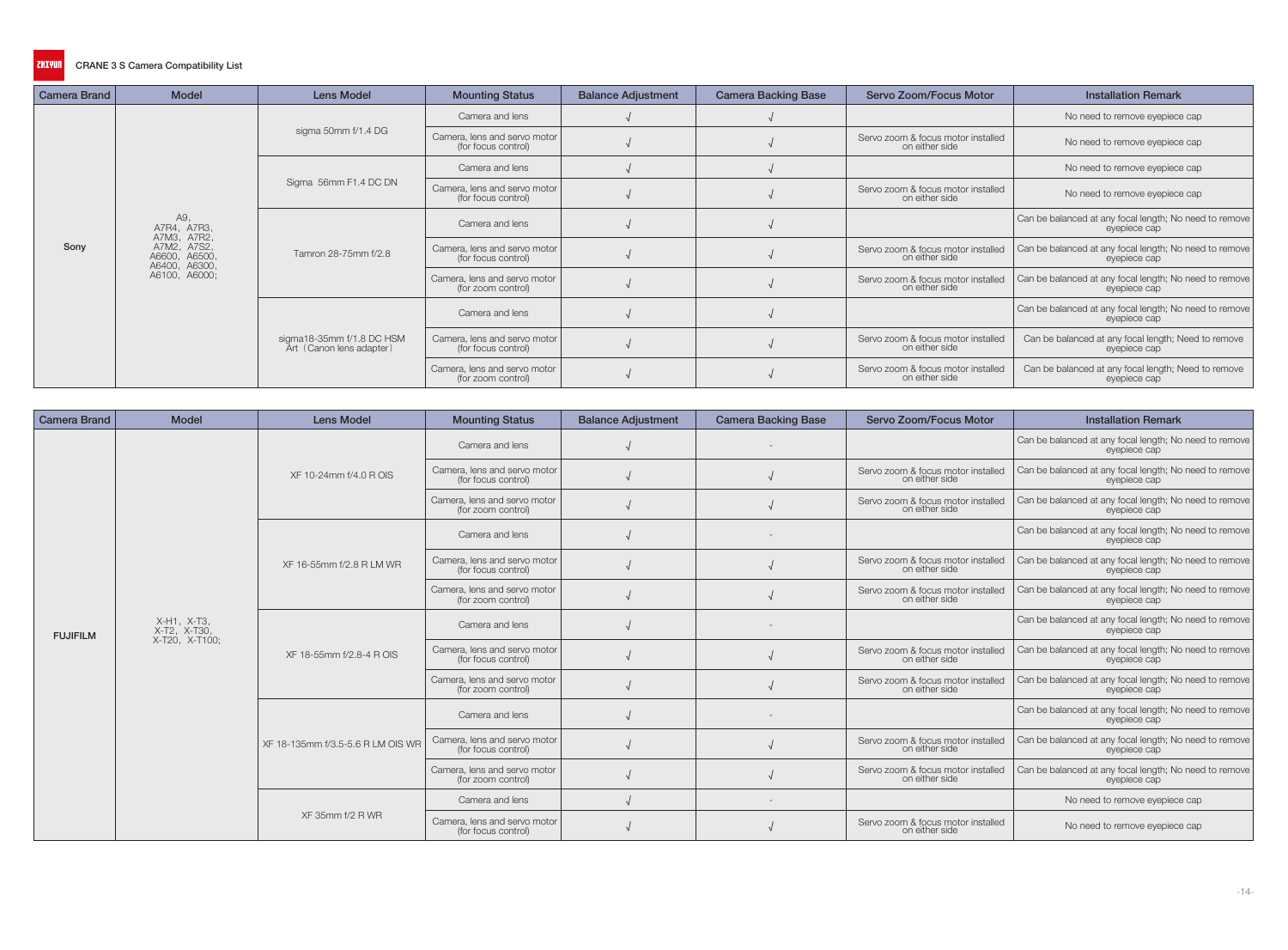| <b>Camera Brand</b> | <b>Model</b>                | <b>Lens Model</b>         | <b>Mounting Status</b>                              | <b>Balance Adjustment</b> | <b>Camera Backing Base</b> | Servo Zoom/Focus Motor                               | <b>Installation Remark</b>                                             |
|---------------------|-----------------------------|---------------------------|-----------------------------------------------------|---------------------------|----------------------------|------------------------------------------------------|------------------------------------------------------------------------|
|                     |                             | XF 56mm f/1.2 R           | Camera and lens                                     |                           |                            |                                                      | No need to remove eyepiece cap                                         |
|                     |                             |                           | Camera, lens and servo motor<br>(for focus control) |                           |                            | Servo zoom & focus motor installed<br>on either side | No need to remove eyepiece cap                                         |
|                     |                             |                           | Camera and lens                                     |                           |                            |                                                      | Can be balanced at any focal length; No need to remove<br>eyepiece cap |
|                     |                             | XC 15-45mm f/3.5-5.6 OIS  | Camera, lens and servo motor<br>(for focus control) |                           |                            | Servo zoom & focus motor installed<br>on either side | Can be balanced at any focal length; No need to remove<br>eyepiece cap |
| <b>FUJIFILM</b>     | X-H1, X-T3,<br>X-T2, X-T30, |                           | Camera, lens and servo motor<br>(for zoom control)  |                           |                            | Servo zoom & focus motor installed<br>on either side | Can be balanced at any focal length; No need to remove<br>eyepiece cap |
|                     | X-T20, X-T100;              | XC 16-50mm f/3.5-5.6 OIS  | Camera and lens                                     |                           |                            |                                                      | Can be balanced at any focal length; No need to remove<br>eyepiece cap |
|                     |                             |                           | Camera, lens and servo motor<br>(for focus control) |                           |                            | Servo zoom & focus motor installed<br>on either side | Can be balanced at any focal length; No need to remove<br>eyepiece cap |
|                     |                             |                           | Camera, lens and servo motor<br>(for zoom control)  |                           |                            | Servo zoom & focus motor installed<br>on either side | Can be balanced at any focal length; No need to remove<br>eyepiece cap |
|                     |                             | Super EBC XF 23mm f/1.4 R | Camera and lens                                     |                           |                            |                                                      | No need to remove eyepiece cap                                         |
|                     |                             |                           | Camera, lens and servo motor<br>(for focus control) |                           |                            | Servo zoom & focus motor installed<br>on either side | No need to remove eyepiece cap                                         |

| <b>Camera Brand</b> | <b>Model</b> | <b>Lens Model</b>              | <b>Mounting Status</b>                              | <b>Balance Adjustment</b> | <b>Camera Backing Base</b> | Servo Zoom/Focus Motor                               | <b>Installation Remark</b>                                                                                       |
|---------------------|--------------|--------------------------------|-----------------------------------------------------|---------------------------|----------------------------|------------------------------------------------------|------------------------------------------------------------------------------------------------------------------|
|                     |              |                                | Camera and lens                                     |                           |                            |                                                      | Can be balanced at any focal length; No need to remove<br>eyepiece cap                                           |
|                     |              | Vario-Elmarit 8-18mm f/2.8-4.0 | Camera, lens and servo motor<br>(for focus control) |                           |                            | either side                                          | Servo zoom & focus motor installed on Can be balanced at any focal length; No need to remove<br>eyepiece cap     |
|                     |              |                                | Camera, lens and servo motor<br>(for zoom control)  |                           |                            | either side                                          | Servo zoom & focus motor installed on   Can be balanced at any focal length; No need to remove  <br>eyepiece cap |
|                     |              |                                | Camera and lens                                     |                           |                            |                                                      | Can be balanced at any focal length; No need to remove<br>evepiece cap                                           |
|                     |              | Vario 12-35mm f/2.8 II         | Camera, lens and servo motor<br>(for focus control) |                           |                            | either side                                          | Servo zoom & focus motor installed on Can be balanced at any focal length; No need to remove<br>eyepiece cap     |
|                     |              |                                | Camera, lens and servo motor<br>(for zoom control)  |                           |                            | either side                                          | Servo zoom & focus motor installed on Can be balanced at any focal length; No need to remove<br>eyepiece cap     |
|                     |              | Vario-Elmarit 12-60mm f/2.8-4  | Camera and lens                                     |                           |                            |                                                      | Can be balanced at any focal length; No need to remove<br>eyepiece cap                                           |
| Panasonic           | GH5s, GH5;   |                                | Camera, lens and servo motor<br>(for focus control) |                           |                            |                                                      | Servo zoom & focus motor installed on Can be balanced at any focal length; No need to remove                     |
|                     |              |                                | Camera, lens and servo motor<br>(for zoom control)  |                           |                            | either side                                          | Servo zoom & focus motor installed on   Can be balanced at any focal length; No need to remove  <br>eyepiece cap |
|                     |              |                                | Camera and lens                                     |                           |                            |                                                      | No need to remove eyepiece cap                                                                                   |
|                     |              | SUMMILUX 12mm f/1.4            | Camera, lens and servo motor<br>(for focus control) |                           |                            | Servo zoom & focus motor installed on<br>either side | No need to remove eyepiece cap                                                                                   |
|                     |              |                                | Camera and lens                                     |                           |                            |                                                      | No need to remove eyepiece cap                                                                                   |
|                     |              | Lumix G 25mm f/1.7             | Camera, lens and servo motor<br>(for focus control) |                           |                            | Servo zoom & focus motor installed on<br>either side | No need to remove eyepiece cap                                                                                   |
|                     |              | SUMMILUX 15mm f/1.7            | Camera and lens                                     |                           |                            |                                                      | No need to remove eyepiece cap                                                                                   |
|                     |              |                                | Camera, lens and servo motor<br>(for focus control) |                           |                            | Servo zoom & focus motor installed on<br>either side | No need to remove eyepiece cap                                                                                   |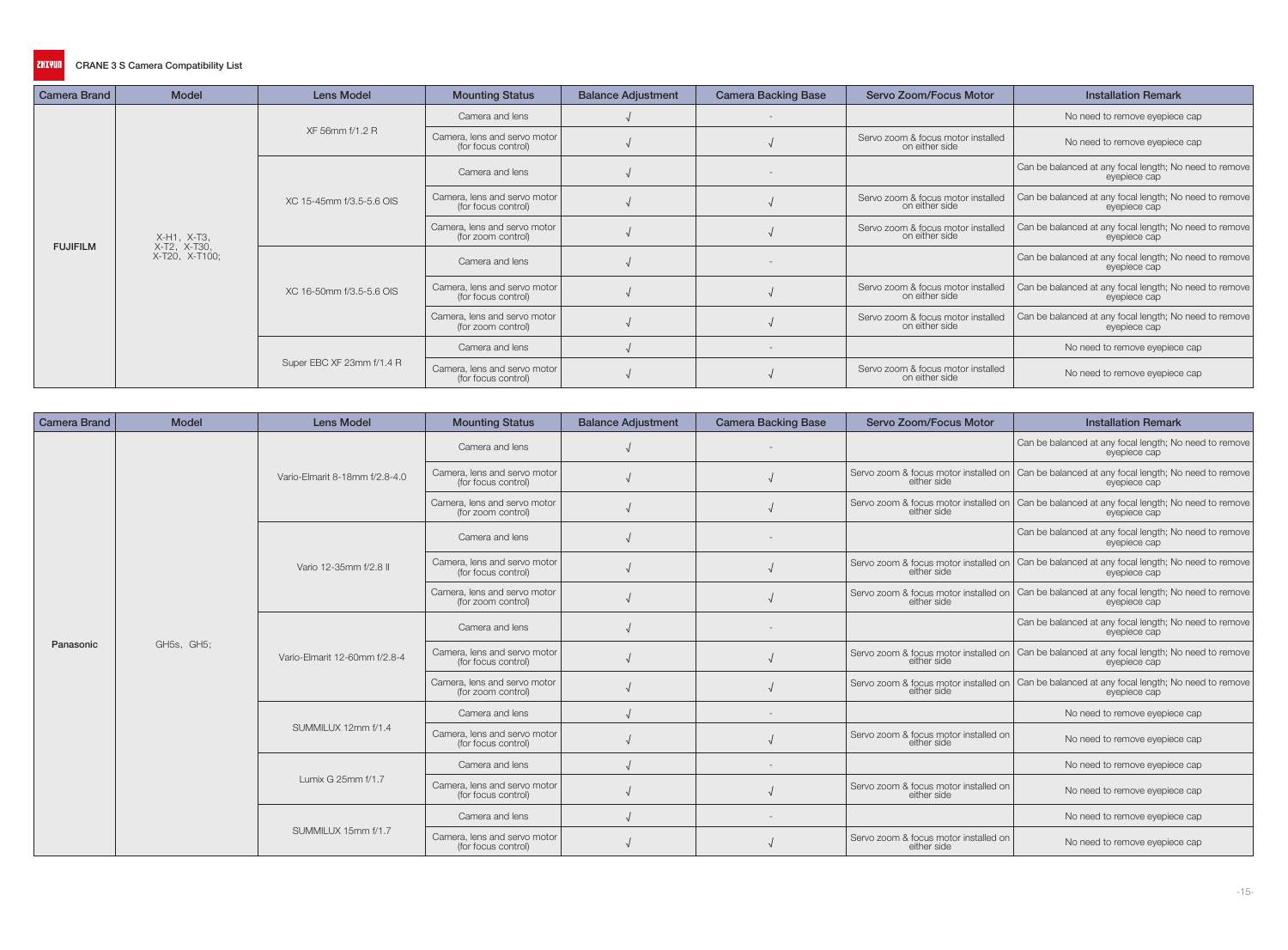| <b>Camera Brand</b> | <b>Model</b> | <b>Lens Model</b>                                  | <b>Mounting Status</b>                              | <b>Balance Adjustment</b> | <b>Camera Backing Base</b> | Servo Zoom/Focus Motor                               | <b>Installation Remark</b>                                                                                       |
|---------------------|--------------|----------------------------------------------------|-----------------------------------------------------|---------------------------|----------------------------|------------------------------------------------------|------------------------------------------------------------------------------------------------------------------|
|                     |              | MACRO 30mm f/2.8                                   | Camera and lens                                     |                           |                            |                                                      | No need to remove eyepiece cap                                                                                   |
|                     |              |                                                    | Camera, lens and servo motor<br>(for focus control) |                           |                            | Servo zoom & focus motor installed on<br>either side | No need to remove eyepiece cap                                                                                   |
|                     |              |                                                    | Camera and lens                                     |                           |                            |                                                      | Can be balanced at any focal length; No need to remove<br>eyepiece cap                                           |
|                     |              | M.ZUIKO DIGITAL ED 12-40mm f/2.8<br>PRO            | Camera, lens and servo motor<br>(for focus control) |                           |                            | either side                                          | Servo zoom & focus motor installed on Can be balanced at any focal length; No need to remove<br>eyepiece cap     |
|                     |              |                                                    | Camera, lens and servo motor<br>(for zoom control)  |                           |                            | either side                                          | Servo zoom & focus motor installed on   Can be balanced at any focal length; No need to remove  <br>evepiece cap |
|                     | GH5s, GH5;   | M.ZUIKO DIGITAL ED 7-14mm f/2.8<br><b>PRO</b>      | Camera and lens                                     |                           |                            |                                                      | Can be balanced at any focal length; No need to remove<br>eyepiece cap                                           |
|                     |              |                                                    | Camera, lens and servo motor<br>(for focus control) |                           |                            | either side                                          | Servo zoom & focus motor installed on Can be balanced at any focal length; No need to remove<br>eyepiece cap     |
| Panasonic           |              |                                                    | Camera, lens and servo motor<br>(for zoom control)  |                           |                            | either side                                          | Servo zoom & focus motor installed on   Can be balanced at any focal length; No need to remove  <br>eyepiece cap |
|                     |              | M.Zuiko Digital ED 12-100mm f/4.0<br><b>IS PRO</b> | Camera and lens                                     |                           |                            |                                                      | Can be balanced at any focal length; No need to remove<br>eyepiece cap                                           |
|                     |              |                                                    | Camera, lens and servo motor<br>(for focus control) |                           |                            | either side                                          | Servo zoom & focus motor installed on   Can be balanced at any focal length; No need to remove<br>eyepiece cap   |
|                     |              |                                                    | Camera, lens and servo motor<br>(for zoom control)  |                           |                            | either side                                          | Servo zoom & focus motor installed on Can be balanced at any focal length; No need to remove<br>eyepiece cap     |
|                     | S1H, S1:     | LUMIX S 24-105mm F/4 Macro OIS                     | Camera and lens                                     |                           |                            |                                                      | Can be balanced at any focal length; No need to remove<br>evepiece cap                                           |
|                     |              |                                                    | Camera, lens and servo motor<br>(for focus control) |                           |                            | Servo zoom & focus motor installed on<br>either side | Can be balanced at any focal length; No need to remove<br>eyepiece cap                                           |
|                     |              |                                                    | Camera, lens and servo motor<br>(for zoom control)  |                           |                            | Servo zoom & focus motor installed on<br>either side | Can be balanced at any focal length; No need to remove<br>eyepiece cap                                           |

| <b>Camera Brand</b> | <b>Model</b> | <b>Lens Model</b>              | <b>Mounting Status</b>                              | <b>Balance Adjustment</b> | <b>Camera Backing Base</b> | <b>Servo Zoom/Focus Motor</b>                        | <b>Installation Remark</b>          |
|---------------------|--------------|--------------------------------|-----------------------------------------------------|---------------------------|----------------------------|------------------------------------------------------|-------------------------------------|
|                     |              |                                | Camera and lens                                     |                           |                            |                                                      | Can be balanced at any focal length |
|                     |              | Vario-Elmarit 8-18mm f/2.8-4.0 | Camera, lens and servo motor<br>(for focus control) |                           |                            | Servo zoom & focus motor installed<br>on either side | Can be balanced at any focal length |
|                     |              |                                | Camera, lens and servo motor<br>(for zoom control)  |                           |                            | Servo zoom & focus motor installed<br>on either side | Can be balanced at any focal length |
|                     |              |                                | Camera and lens                                     |                           |                            |                                                      | Can be balanced at any focal length |
|                     |              | Vario 12-35mm f/2.8 II         | Camera, lens and servo motor<br>(for focus control) |                           |                            | Servo zoom & focus motor installed<br>on either side | Can be balanced at any focal length |
| <b>BMD</b>          | BMPCC 4K     |                                | Camera, lens and servo motor<br>(for zoom control)  |                           |                            | Servo zoom & focus motor installed<br>on either side | Can be balanced at any focal length |
|                     |              | Vario-Elmarit 12-60mm f/2.8-4  | Camera and lens                                     |                           |                            |                                                      | Can be balanced at any focal length |
|                     |              |                                | Camera, lens and servo motor<br>(for focus control) |                           |                            | Servo zoom & focus motor installed<br>on either side | Can be balanced at any focal length |
|                     |              |                                | Camera, lens and servo motor<br>(for zoom control)  |                           |                            | Servo zoom & focus motor installed<br>on either side | Can be balanced at any focal length |
|                     |              | SUMMILUX 12mm f/1.4            | Camera and lens                                     |                           |                            |                                                      |                                     |
|                     |              |                                | Camera, lens and servo motor<br>(for focus control) |                           |                            | Servo zoom & focus motor installed<br>on either side |                                     |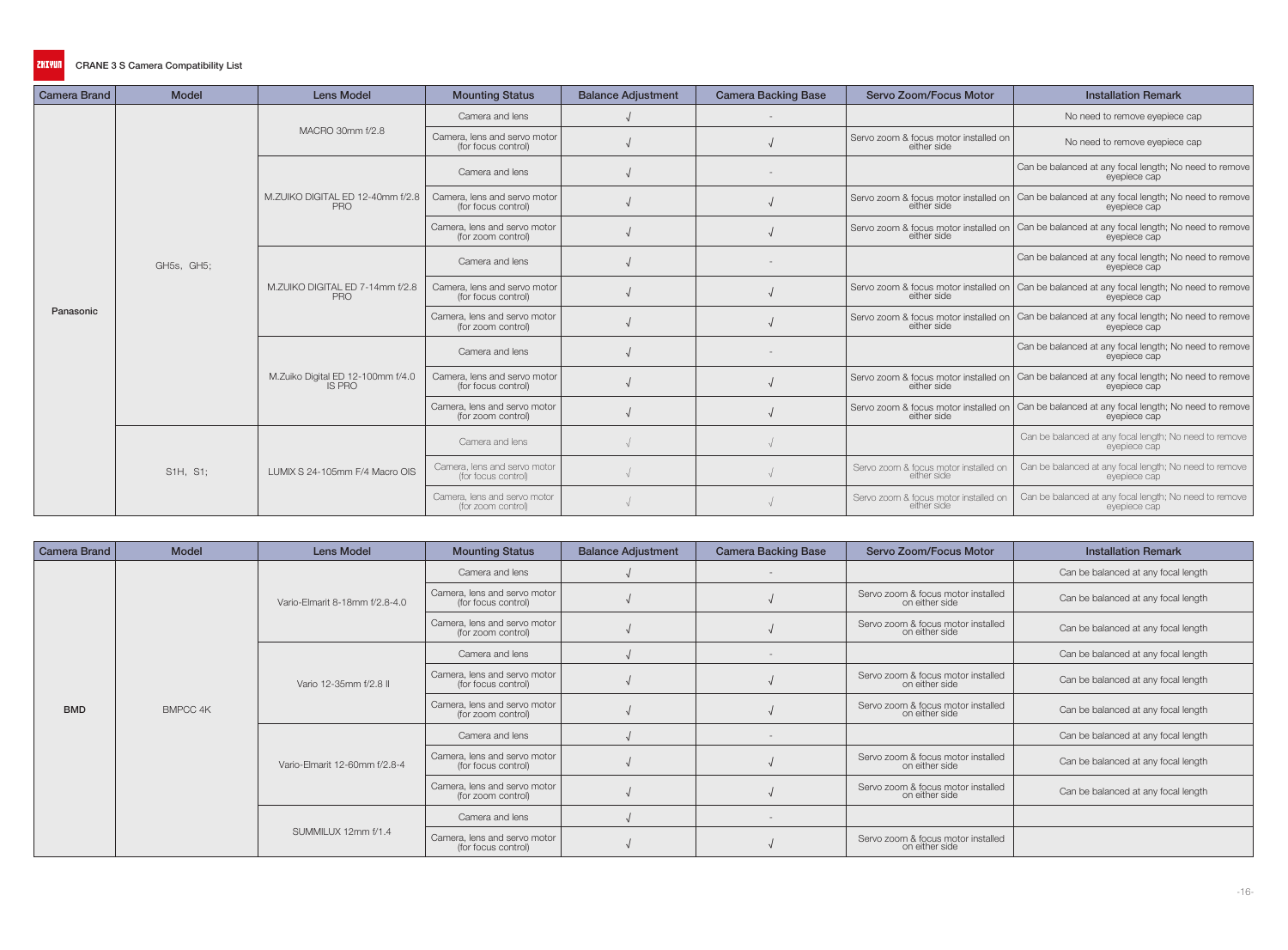| <b>Camera Brand</b> | <b>Model</b>    | <b>Lens Model</b>                                  | <b>Mounting Status</b>                              | <b>Balance Adjustment</b> | <b>Camera Backing Base</b> | Servo Zoom/Focus Motor                               | <b>Installation Remark</b>          |
|---------------------|-----------------|----------------------------------------------------|-----------------------------------------------------|---------------------------|----------------------------|------------------------------------------------------|-------------------------------------|
|                     |                 |                                                    | Camera and lens                                     |                           | $\overline{\phantom{a}}$   |                                                      |                                     |
|                     |                 | 25mm f/1.7                                         | Camera, lens and servo motor<br>(for focus control) |                           |                            | Servo zoom & focus motor installed<br>on either side |                                     |
|                     |                 |                                                    | Camera and lens                                     |                           |                            |                                                      |                                     |
|                     |                 | SUMMILUX 15mm f/1.7                                | Camera, lens and servo motor<br>(for focus control) |                           |                            | Servo zoom & focus motor installed<br>on either side |                                     |
|                     |                 |                                                    | Camera and lens                                     |                           |                            |                                                      |                                     |
|                     |                 | MACRO 30mm f/2.8                                   | Camera, lens and servo motor<br>(for focus control) |                           |                            | Servo zoom & focus motor installed<br>on either side |                                     |
|                     |                 |                                                    | Camera and lens                                     |                           |                            |                                                      | Can be balanced at any focal length |
|                     | <b>BMPCC 4K</b> | M.ZUIKO DIGITAL ED 12-40mm f/2.8<br><b>PRO</b>     | Camera, lens and servo motor<br>(for focus control) |                           |                            | Servo zoom & focus motor installed<br>on either side | Can be balanced at any focal length |
|                     |                 |                                                    | Camera, lens and servo motor<br>(for zoom control)  |                           |                            | Servo zoom & focus motor installed<br>on either side | Can be balanced at any focal length |
|                     |                 |                                                    | Camera and lens                                     |                           | $\overline{\phantom{a}}$   |                                                      | Can be balanced at any focal length |
|                     |                 | M.ZUIKO DIGITAL ED 7-14mm f/2.8<br><b>PRO</b>      | Camera, lens and servo motor<br>(for focus control) |                           |                            | Servo zoom & focus motor installed<br>on either side | Can be balanced at any focal length |
|                     |                 |                                                    | Camera, lens and servo motor<br>(for zoom control)  |                           |                            | Servo zoom & focus motor installed<br>on either side | Can be balanced at any focal length |
|                     |                 |                                                    | Camera and lens                                     |                           |                            |                                                      | Can be balanced at any focal length |
| <b>BMD</b>          |                 | M.Zuiko Digital ED 12-100mm f/4.0<br><b>IS PRO</b> | Camera, lens and servo motor<br>(for focus control) |                           |                            | Servo zoom & focus motor installed<br>on either side | Can be balanced at any focal length |
|                     |                 |                                                    | Camera, lens and servo motor<br>(for zoom control)  |                           |                            | Servo zoom & focus motor installed<br>on either side | Can be balanced at any focal length |
|                     |                 | EF 8-15mm f/4L USM                                 | Camera and lens                                     |                           |                            |                                                      | Can be balanced at any focal length |
|                     |                 |                                                    | Camera, lens and servo motor<br>(for focus control) |                           |                            | Servo zoom & focus motor installed<br>on either side | Can be balanced at any focal length |
|                     |                 |                                                    | Camera, lens and servo motor<br>(for zoom control)  |                           |                            | Servo zoom & focus motor installed<br>on either side | Can be balanced at any focal length |
|                     |                 |                                                    | Camera and lens                                     |                           | $\overline{\phantom{a}}$   |                                                      | Can be balanced at any focal length |
|                     |                 | EF 11-24mm f/4L USM                                | Camera, lens and servo motor<br>(for focus control) | $\sqrt{ }$                |                            | Servo zoom & focus motor installed<br>on either side | Can be balanced at any focal length |
|                     | <b>BMPCC 6K</b> |                                                    | Camera, lens and servo motor<br>(for zoom control)  |                           |                            | Servo zoom & focus motor installed<br>on either side | Can be balanced at any focal length |
|                     |                 |                                                    | Camera and lens                                     |                           |                            |                                                      | Can be balanced at any focal length |
|                     |                 | EF 16-35mm f/4L IS USM                             | Camera, lens and servo motor<br>(for focus control) |                           |                            | Servo zoom & focus motor installed<br>on either side | Can be balanced at any focal length |
|                     |                 |                                                    | Camera, lens and servo motor<br>(for zoom control)  |                           |                            | Servo zoom & focus motor installed<br>on either side | Can be balanced at any focal length |
|                     |                 |                                                    | Camera and lens                                     |                           | $\overline{\phantom{a}}$   |                                                      | Can be balanced at any focal length |
|                     |                 | EF 16-35mm f/4L IS USM                             | Camera, lens and servo motor<br>(for focus control) |                           |                            | Servo zoom & focus motor installed<br>on either side | Can be balanced at any focal length |
|                     |                 |                                                    | Camera, lens and servo motor<br>(for zoom control)  |                           |                            | Servo zoom & focus motor installed<br>on either side | Can be balanced at any focal length |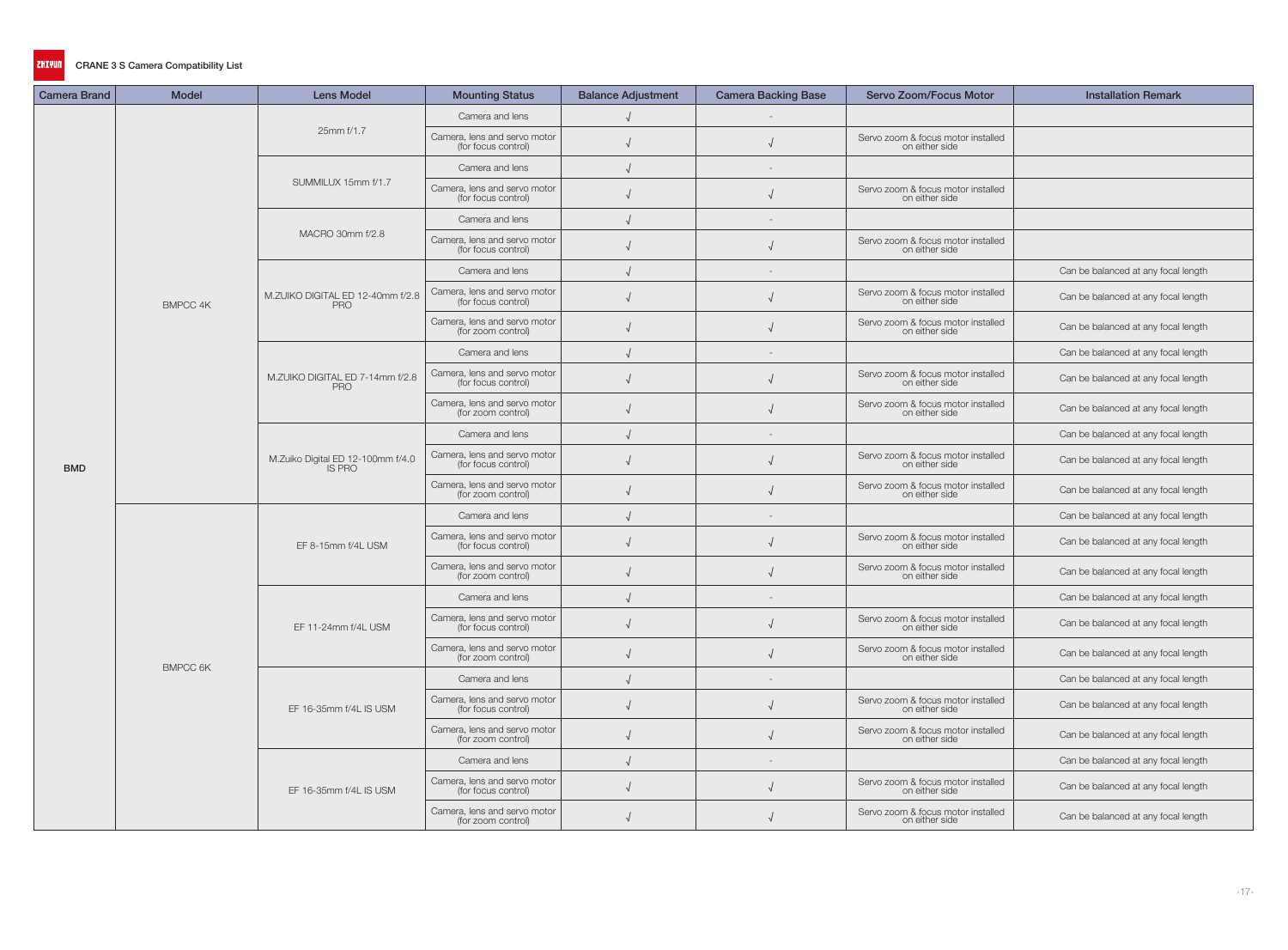| <b>Camera Brand</b> | <b>Model</b>    | <b>Lens Model</b>            | <b>Mounting Status</b>                              | <b>Balance Adjustment</b> | <b>Camera Backing Base</b> | <b>Servo Zoom/Focus Motor</b>                        | <b>Installation Remark</b>          |
|---------------------|-----------------|------------------------------|-----------------------------------------------------|---------------------------|----------------------------|------------------------------------------------------|-------------------------------------|
|                     |                 |                              | Camera and lens                                     |                           |                            |                                                      | Can be balanced at any focal length |
|                     |                 | EF 16-35mm f/2.8L III USM    | Camera, lens and servo motor<br>(for focus control) |                           |                            | Servo zoom & focus motor installed<br>on either side | Can be balanced at any focal length |
|                     |                 |                              | Camera, lens and servo motor<br>(for zoom control)  |                           |                            | Servo zoom & focus motor installed<br>on either side | Can be balanced at any focal length |
|                     |                 |                              | Camera and lens                                     |                           |                            |                                                      | Can be balanced at any focal length |
|                     |                 | EF 17-40mm f/4L USM          | Camera, lens and servo motor<br>(for focus control) |                           |                            | Servo zoom & focus motor installed<br>on either side | Can be balanced at any focal length |
|                     |                 |                              | Camera, lens and servo motor<br>(for zoom control)  |                           |                            | Servo zoom & focus motor installed<br>on either side | Can be balanced at any focal length |
|                     |                 |                              | Camera and lens                                     |                           |                            |                                                      | Can be balanced at any focal length |
|                     |                 | EF 24-70mm f/2.8L II USM     | Camera, lens and servo motor<br>(for focus control) |                           |                            | Servo zoom & focus motor installed<br>on either side | Can be balanced at any focal length |
|                     |                 |                              | Camera, lens and servo motor<br>(for zoom control)  |                           |                            | Servo zoom & focus motor installed<br>on either side | Can be balanced at any focal length |
|                     |                 |                              | Camera and lens                                     |                           |                            |                                                      | Can be balanced at any focal length |
|                     |                 | EF 24-70mm f/4L IS USM       | Camera, lens and servo motor<br>(for focus control) |                           |                            | Servo zoom & focus motor installed<br>on either side | Can be balanced at any focal length |
|                     |                 |                              | Camera, lens and servo motor<br>(for zoom control)  |                           |                            | Servo zoom & focus motor installed<br>on either side | Can be balanced at any focal length |
|                     |                 |                              | Camera and lens                                     |                           |                            |                                                      | Can be balanced at any focal length |
| <b>BMD</b>          | <b>BMPCC 6K</b> | EF 24-105mm f/4L IS II USM   | Camera, lens and servo motor<br>(for focus control) |                           |                            | Servo zoom & focus motor installed<br>on either side | Can be balanced at any focal length |
|                     |                 |                              | Camera, lens and servo motor<br>(for zoom control)  |                           |                            | Servo zoom & focus motor installed<br>on either side | Can be balanced at any focal length |
|                     |                 | EF 24-105mm f/3.5-5.6 IS STM | Camera and lens                                     |                           |                            |                                                      | Can be balanced at any focal length |
|                     |                 |                              | Camera, lens and servo motor<br>(for focus control) |                           |                            | Servo zoom & focus motor installed<br>on either side | Can be balanced at any focal length |
|                     |                 |                              | Camera, lens and servo motor<br>(for zoom control)  |                           |                            | Servo zoom & focus motor installed<br>on either side | Can be balanced at any focal length |
|                     |                 |                              | Camera and lens                                     |                           | $\overline{\phantom{a}}$   |                                                      |                                     |
|                     |                 | EF 24mm f/1.4L II USM        | Camera, lens and servo motor<br>(for focus control) |                           |                            | Servo zoom & focus motor installed<br>on either side |                                     |
|                     |                 |                              | Camera and lens                                     |                           |                            |                                                      |                                     |
|                     |                 | EF 35mm f/1.4L II USM        | Camera, lens and servo motor<br>(for focus control) |                           |                            | Servo zoom & focus motor installed<br>on either side |                                     |
|                     |                 |                              | Camera and lens                                     |                           |                            |                                                      |                                     |
|                     |                 | EF 50mm f/1.2L USM           | Camera, lens and servo motor<br>(for focus control) |                           |                            | Servo zoom & focus motor installed<br>on either side |                                     |
|                     |                 |                              | Camera and lens                                     |                           | $\overline{\phantom{a}}$   |                                                      |                                     |
|                     |                 | EF 50mm f/1.4 USM            | Camera, lens and servo motor<br>(for focus control) | $\sqrt{ }$                |                            | Servo zoom & focus motor installed<br>on either side |                                     |
|                     |                 |                              | Camera and lens                                     |                           | $\sim$                     |                                                      |                                     |
|                     |                 | EF 50mm f/1.8 STM            | Camera, lens and servo motor<br>(for focus control) | $\sqrt{ }$                |                            | Servo zoom & focus motor installed<br>on either side |                                     |